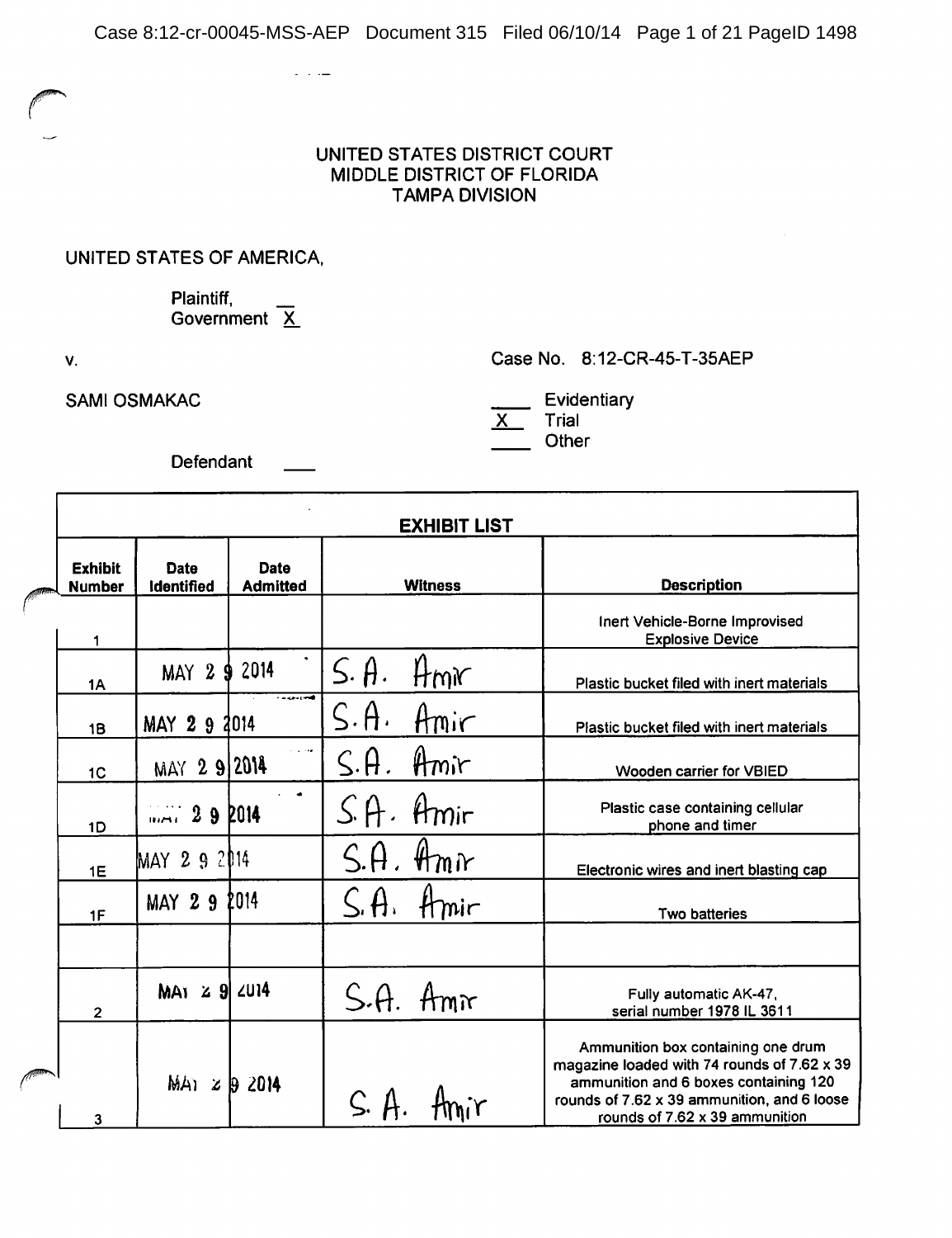$\frac{1}{2}$  =  $\frac{1}{2}$ 

### U.S. v. SAMI OSMAKAC

8:12-CR-45-T-35AEP

 $\overline{a}$ 

 $\overline{\phantom{a}}$ 

| <b>Exhibit</b><br><b>Number</b> | <b>Date</b><br>Identified | <b>Date</b><br><b>Admitted</b> | <b>Witness</b>                | <b>Description</b>                                               |
|---------------------------------|---------------------------|--------------------------------|-------------------------------|------------------------------------------------------------------|
| 4                               | MAY 2 9 2014              |                                | $5H.$ Amir                    | Canvas pouch containing three unloaded<br>magazines for an AK-47 |
| 5                               |                           |                                |                               | Two unloaded magazines for an AK-47                              |
| 6A                              | MAY 3 0 2014              |                                | S.A. Amir                     | Colt .45 caliber pistol, serial number<br><b>SF12925E</b>        |
| 6B                              | MAY 3 0 2014              |                                | Amir                          | Unloaded magazine for a .45 caliber pistol                       |
| 6C                              | MAY 3 0 2014              |                                | $S.$ A.<br>Hmir               | Ten .45 caliber bullets                                          |
| <b>7A</b>                       | MAY 2 9 2014              |                                | $S.A.$ Amir                   | Inert explosive belt                                             |
| 7B                              | $MAY$ 2 $\frac{1}{2}$     | 2014                           | $S.$ A. Amir                  | Six inert grenades in brown bag                                  |
| 8                               |                           |                                |                               | Black duffle bag                                                 |
| 9                               |                           |                                |                               | Maroon duffle bag                                                |
| 10                              | MAY 3 0 2014              |                                | S.A. A <sub>min</sub>         | Sony Bloggie digital camera                                      |
| 11                              |                           |                                |                               | <b>Black flag</b>                                                |
| 12                              | MAY 2 g                   | 2014                           |                               | Handwritten note, undated                                        |
| 13                              | MAY 3                     | <b>D</b> 2014                  | <u>S.A. Amir</u><br>S.A. Amir | Rental van key                                                   |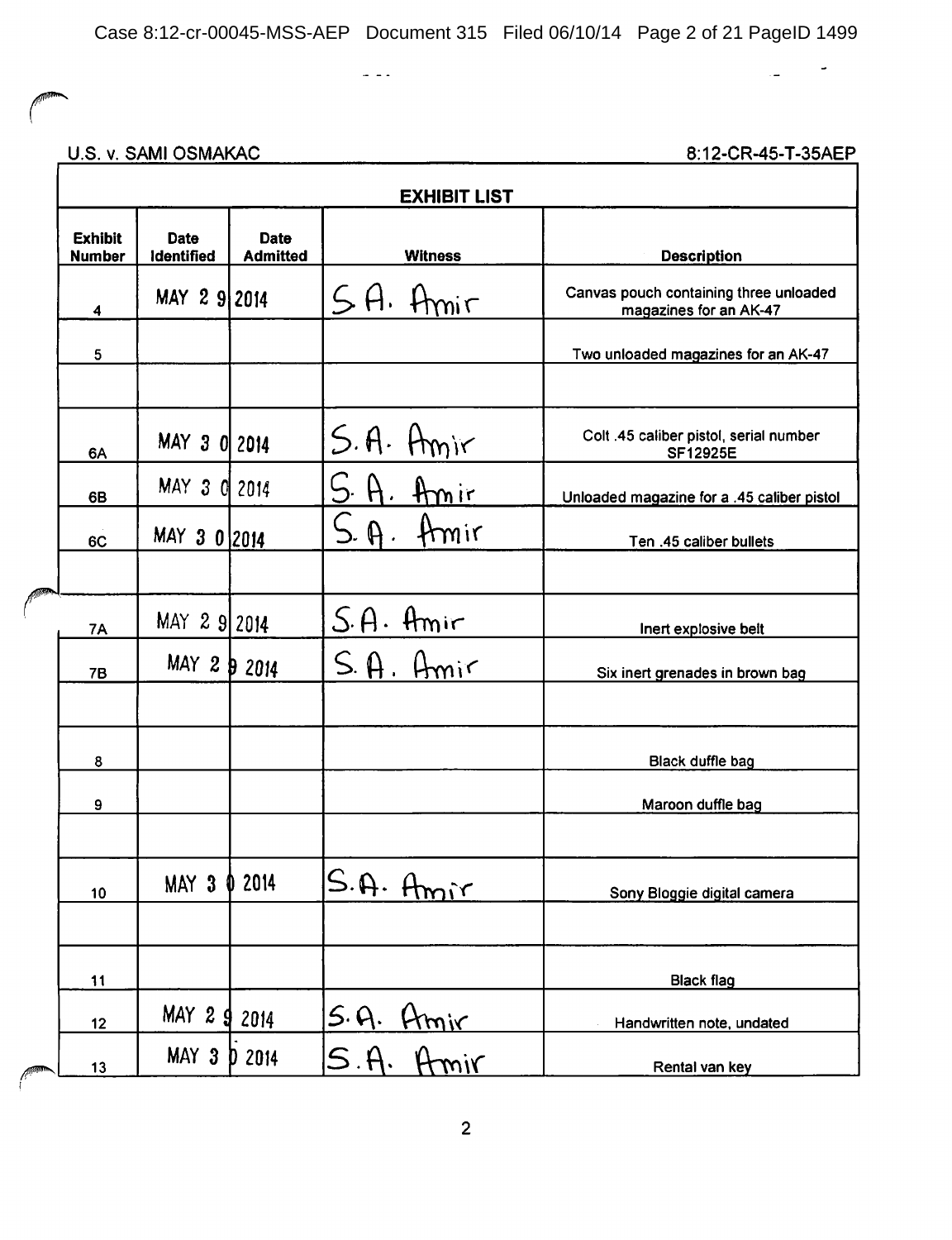Case 8:12-cr-00045-MSS-AEP Document 315 Filed 06/10/14 Page 3 of 21 PageID 1500

 $\cdot$ 

 $\omega$  .

U.S. v. SAMI OSMAKAC 8:12-CR-45-T-35AEP

 $\ddot{\phantom{a}}$ 

| <b>EXHIBIT LIST</b>             |                           |                         |                    |                                                                                                                                        |  |  |  |
|---------------------------------|---------------------------|-------------------------|--------------------|----------------------------------------------------------------------------------------------------------------------------------------|--|--|--|
| <b>Exhibit</b><br><b>Number</b> | <b>Date</b><br>Identified | <b>Date</b><br>Admitted | <b>Witness</b>     | <b>Description</b>                                                                                                                     |  |  |  |
| 14                              | JUN                       | 042014                  |                    | Handwritten note, undated                                                                                                              |  |  |  |
| 15                              |                           |                         |                    | \$500 in cash                                                                                                                          |  |  |  |
|                                 |                           |                         |                    |                                                                                                                                        |  |  |  |
|                                 |                           |                         |                    |                                                                                                                                        |  |  |  |
| <b>16A</b>                      |                           |                         |                    | Samsung cellular phone with phone number<br>813-505-3350                                                                               |  |  |  |
| 16B                             |                           |                         |                    | Data from Samsung cellular phone with<br>phone number 813-505-3350 showing<br>incoming call on December 19, 2011, from<br>727-641-1865 |  |  |  |
| <b>16C</b>                      |                           |                         |                    | Subscriber and Call Records for<br>727-641-1865                                                                                        |  |  |  |
|                                 |                           |                         |                    |                                                                                                                                        |  |  |  |
| <b>17A</b>                      | MAY 2 9 2014              |                         | $S.\,\Theta.$ Amir | MetroPCS cellular phone with phone number<br>813-401-5255                                                                              |  |  |  |
| <b>17B</b>                      |                           | $JUN$ 0 4 2014          | $Arnd+$            | Data from MetroPCS cellular phone with<br>phone number 813-401-5255 showing text<br>messages sent to and received from<br>813-410-3634 |  |  |  |
|                                 |                           |                         |                    |                                                                                                                                        |  |  |  |
| <b>18A</b>                      | MAY 2 9 2014              |                         | $S.A.$ Amir        | Samsung cellular phone with phone number<br>813-410-3634                                                                               |  |  |  |
| <b>18B</b>                      | <b>JUN</b>                | 04 2014                 | Arndt<br>Arndt     | Data from Samsung cellular phone with<br>phone number 813-410-3634 showing<br>contacts                                                 |  |  |  |
| <b>18C</b>                      | <b>JUN</b>                | 04 2014                 |                    | Data from Samsung cellular phone with<br>phone number 813-410-3634 showing the<br>auto erase inbox option                              |  |  |  |
|                                 |                           |                         |                    |                                                                                                                                        |  |  |  |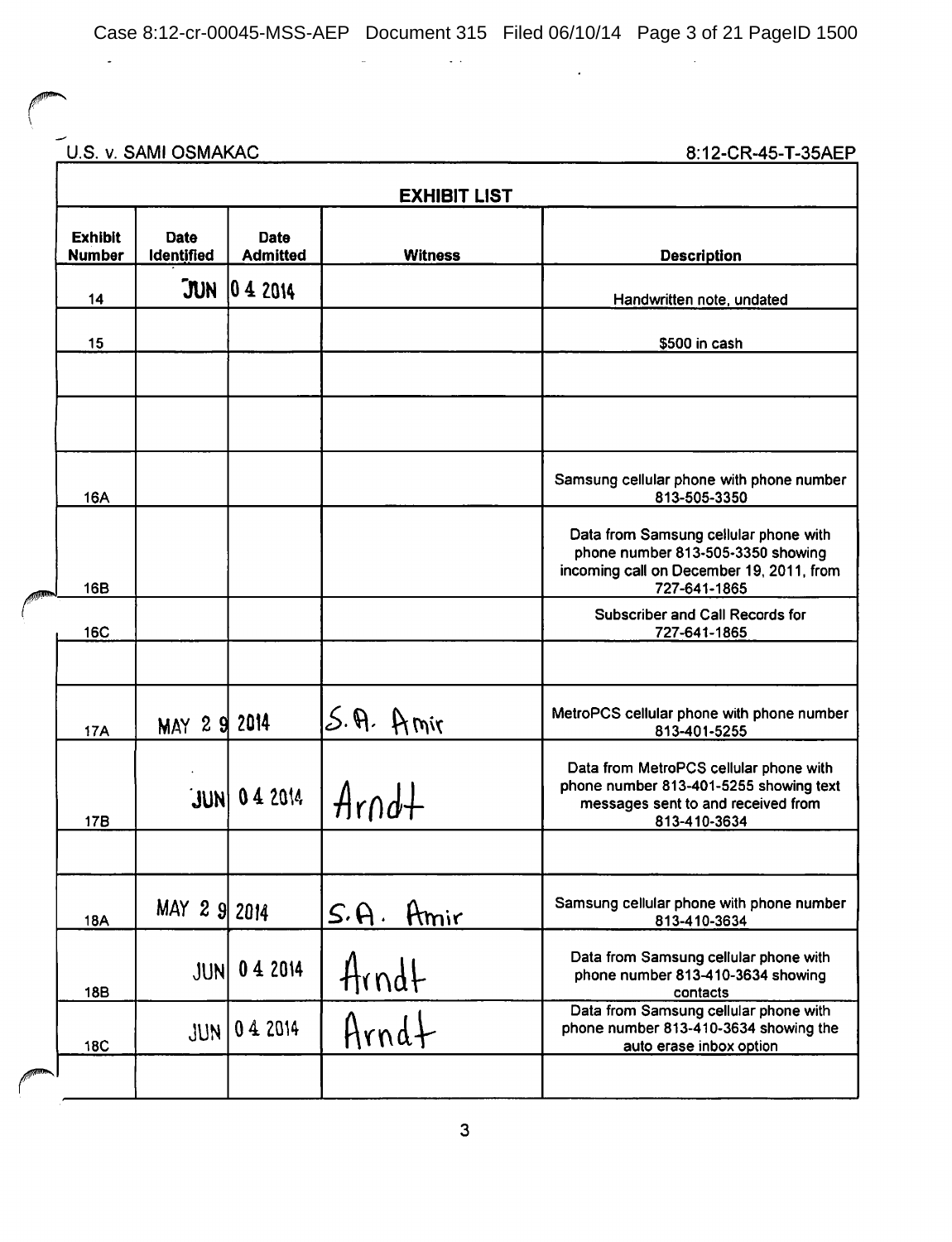$\leftarrow$  ...

### U.S. v. SAMI OSMAKAC

| <b>EXHIBIT LIST</b>             |                     |                         |                  |                                                                                                                                               |  |  |  |
|---------------------------------|---------------------|-------------------------|------------------|-----------------------------------------------------------------------------------------------------------------------------------------------|--|--|--|
| <b>Exhibit</b><br><b>Number</b> | Date<br>Identified  | Date<br><b>Admitted</b> | <b>Witness</b>   | <b>Description</b>                                                                                                                            |  |  |  |
| 19A                             | <b>JUN 0 4 2014</b> |                         |                  | MetroPCS cellular phone with phone number<br>727-906-1874                                                                                     |  |  |  |
| <b>19B</b>                      |                     |                         |                  | Subscriber records for 727-906-1874                                                                                                           |  |  |  |
| <b>19C</b>                      | JUN $0$ 4 $2014$    |                         | $Hrad+$          | Data from MetroPCS cellular phone with<br>phone number 727-906-1874 showing the<br>contacts                                                   |  |  |  |
|                                 |                     |                         |                  |                                                                                                                                               |  |  |  |
| 20                              |                     |                         |                  | Hard drive of computer seized from the<br>residence of Sami Osmakac                                                                           |  |  |  |
|                                 |                     |                         |                  |                                                                                                                                               |  |  |  |
| 21                              | MAY 2 9 2014        |                         | $S.\theta.$ Amir | Map of relevant locations in Tampa Bay area                                                                                                   |  |  |  |
| 22                              |                     |                         |                  | Stipulation of the Parties dated May 12, 2014                                                                                                 |  |  |  |
| 23A                             |                     |                         |                  | Judgment in a Criminal Case, United States<br>v. Omar Ahmad Ali Abdel Rahman, case no.<br>S5 93 Cr. 191 (MBM) (12), dated January 17,<br>1996 |  |  |  |
| 23B                             |                     |                         |                  | Judgment in a Criminal Case, United States<br>v. Aafia Siddiqui, case no. 08-CR-926, dated<br>September 23, 2010                              |  |  |  |
|                                 |                     |                         |                  |                                                                                                                                               |  |  |  |
| 50A                             |                     |                         |                  | Picture of hotel room, January 7, 2012                                                                                                        |  |  |  |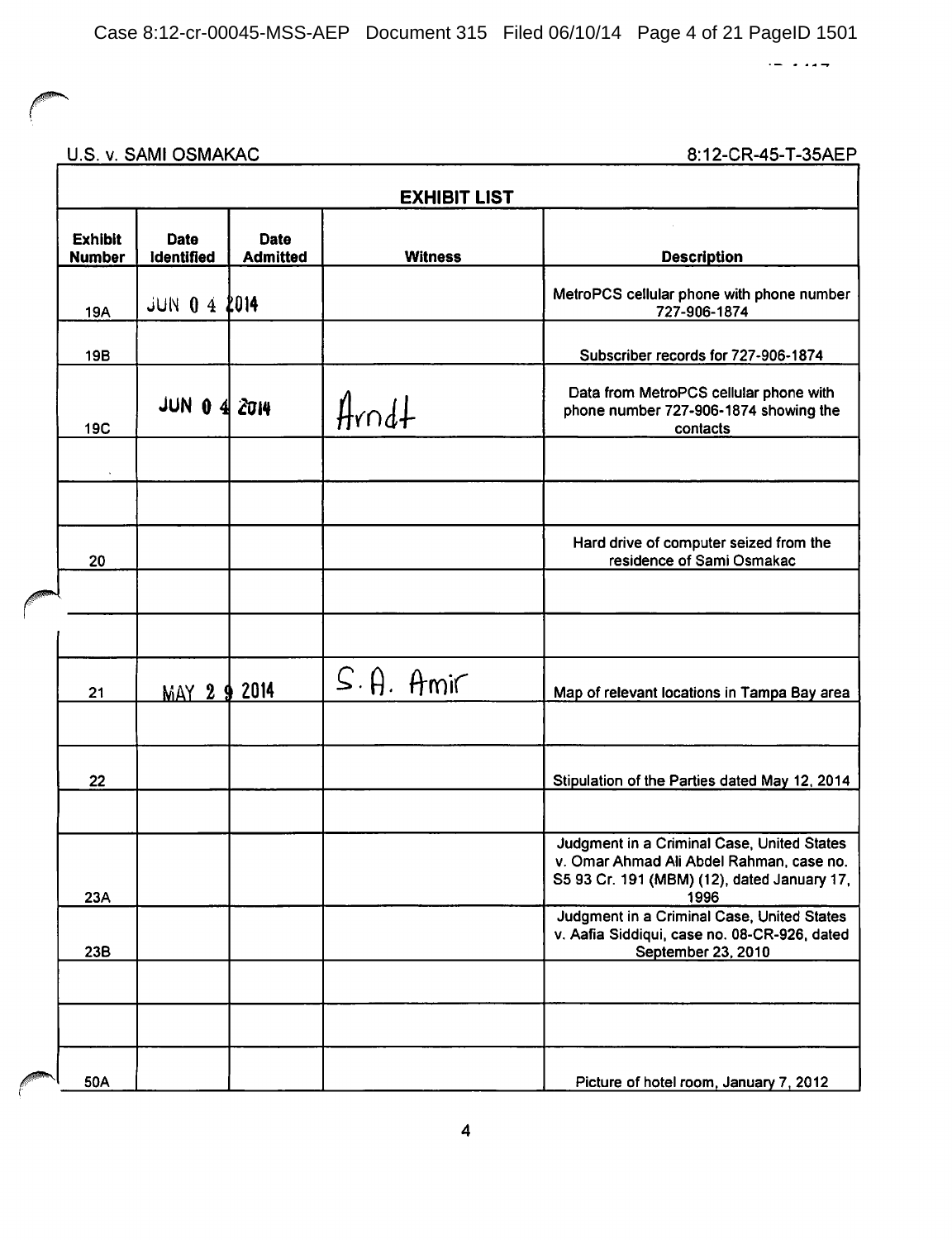<u> 1980 - Jan Barat, amerikan personal (</u>

. . . . . . . . . . . . .

U.S. v. SAMI OSMAKAC

|                                 | <b>EXHIBIT LIST</b> |                         |                |                                                                      |  |  |  |
|---------------------------------|---------------------|-------------------------|----------------|----------------------------------------------------------------------|--|--|--|
| <b>Exhibit</b><br><b>Number</b> | Date<br>Identified  | Date<br><b>Admitted</b> | <b>Witness</b> | <b>Description</b>                                                   |  |  |  |
| <b>50B</b>                      | JUNI                | 04 2014                 |                | Picture of hotel room, January 7, 2012                               |  |  |  |
| <b>50C</b>                      |                     |                         |                | Picture of hotel room, January 7, 2012                               |  |  |  |
| 51                              |                     | $JUN$ 0 4 2014          | Fuller         | Picture of rental van, January 7, 2012                               |  |  |  |
| 52                              |                     |                         |                | Picture of contents of Sami Osmakac's<br>pockets, January 7, 2012    |  |  |  |
| 53A                             |                     |                         |                | Picture of cell phone, January 7, 2012                               |  |  |  |
| 53B                             |                     |                         |                | Picture of note, January 7, 2012                                     |  |  |  |
| 54A                             | JUN                 | 032014                  | $M_i$ iller    | Picture of vehicle with FL license plate A74<br>7YF, January 9, 2012 |  |  |  |
| 54B                             |                     |                         |                | Picture of cellular phone in car, January 9,<br>2012                 |  |  |  |
| 54C                             |                     | <b>JUN 03 2014</b>      | Miller         | Picture of Colt. 45 pistol in car, January 9,<br>2012                |  |  |  |
| 54D                             | JUN                 | 0 3 2014                | Miller         | Picture of inert VBIED in car, January 9, 2012                       |  |  |  |
| 54E                             | <b>JUN</b>          | 03 2014                 | $N$  i $  ex$  | Picture (close up) of plastic case in car,<br><b>January 9, 2012</b> |  |  |  |
| 54F                             |                     |                         |                | Picture of interior of plastic case                                  |  |  |  |
| 54G                             |                     |                         |                | Picture of flags in car, January 7, 2012                             |  |  |  |
| 54H                             |                     |                         |                | Picture of black flag from car, January 7, 2012                      |  |  |  |
|                                 |                     |                         |                |                                                                      |  |  |  |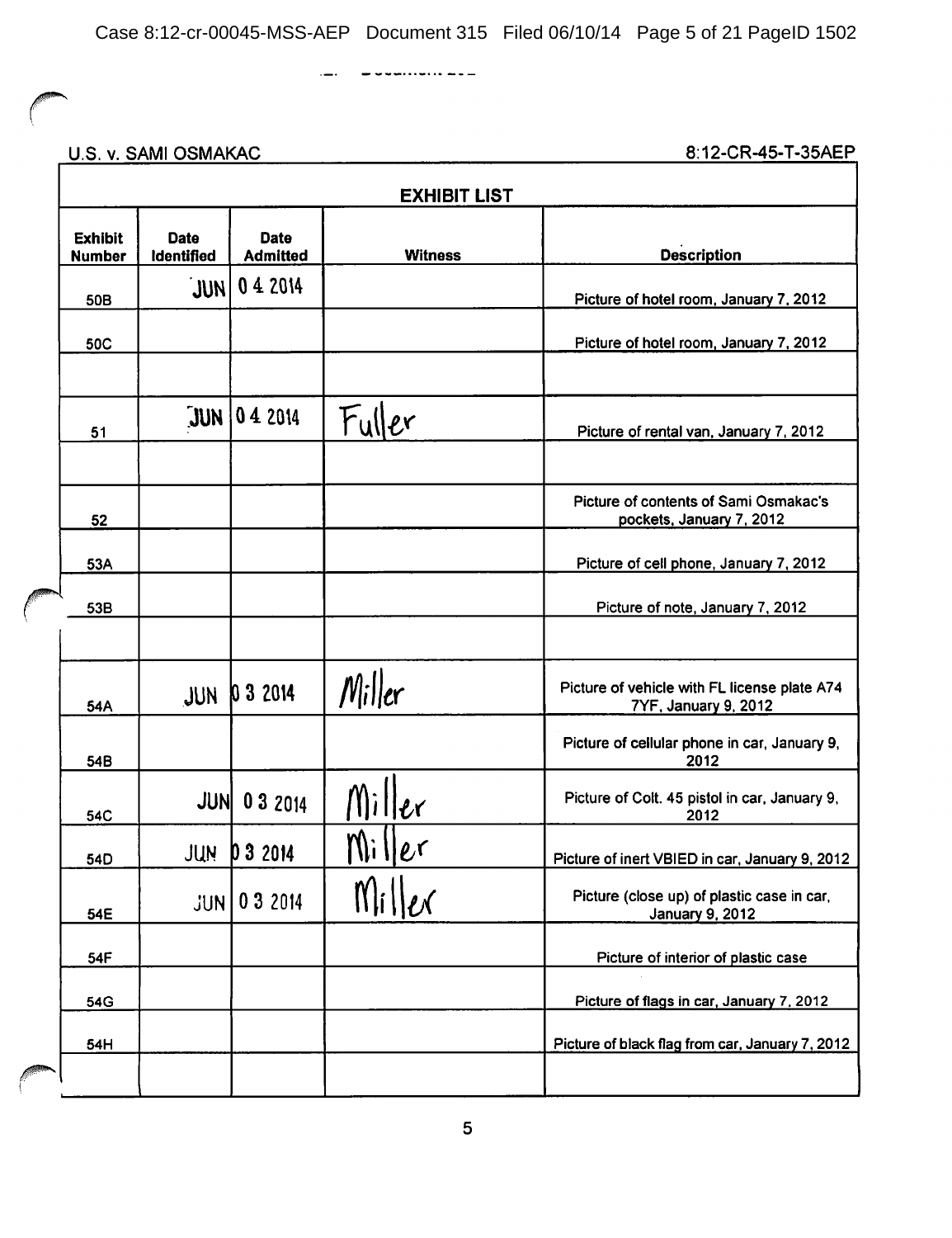<u> 1990 - John Barn Barn, mars et al. 1990 - Anna ann an t-</u>

 $\overline{2}$ 

## U.S. v. SAMI OSMAKAC

| <b>EXHIBIT LIST</b>             |                           |                                |                |                                                                                               |  |
|---------------------------------|---------------------------|--------------------------------|----------------|-----------------------------------------------------------------------------------------------|--|
| <b>Exhibit</b><br><b>Number</b> | <b>Date</b><br>Identified | <b>Date</b><br><b>Admitted</b> | <b>Witness</b> | <b>Description</b>                                                                            |  |
| 60                              |                           |                                |                | Subscriber records for 727-520-4835                                                           |  |
|                                 |                           |                                |                |                                                                                               |  |
| 101A                            |                           |                                |                | Recording from 11/30/11 between Sami<br>Osmakac and the CHS                                   |  |
| 101B                            |                           |                                |                | Transcript of Recording from 11/30/11<br>between Sami Osmakac and the CHS                     |  |
| 101.1A                          |                           |                                |                | Clip 1 of Recording from 11/30/11 between<br>Sami Osmakac and the CHS                         |  |
| 101.1B                          |                           |                                |                | Transcript of Clip 1 of Recording from<br>11/30/11 between Sami Osmakac and the<br><b>CHS</b> |  |
| 101.2A                          | $JUN$ $013$ 2014          |                                |                | Clip 2 of Recording from 11/30/11 between<br>Sami Osmakac and the CHS                         |  |
| 101.2B                          |                           | <b>JUN 0 3 2014</b>            |                | Transcript of Clip 2 of Recording from<br>11/30/11 between Sami Osmakac and the<br><b>CHS</b> |  |
| 101.3A                          | <b>JUN</b>                | 032014                         |                | Clip 3 of Recording from 11/30/11 between<br>Sami Osmakac and the CHS                         |  |
| 101.3B                          | <b>JUN</b>                | 03 2014                        |                | Transcript of Clip 3 of Recording from<br>11/30/11 between Sami Osmakac and the<br><b>CHS</b> |  |
| 101.4A                          | <b>JUN</b>                | 0 320 4                        |                | Clip 4 of Recording from 11/30/11 between<br>Sami Osmakac and the CHS                         |  |
| 101.4B                          | $JUN$ 0 $\beta$ 2014      |                                |                | Transcript of Clip 4 of Recording from<br>11/30/11 between Sami Osmakac and the<br><b>CHS</b> |  |
| 101.5A                          | <b>JUN</b>                | 32014                          |                | Clip 5 of Recording from 11/30/11 between<br>Sami Osmakac and the CHS                         |  |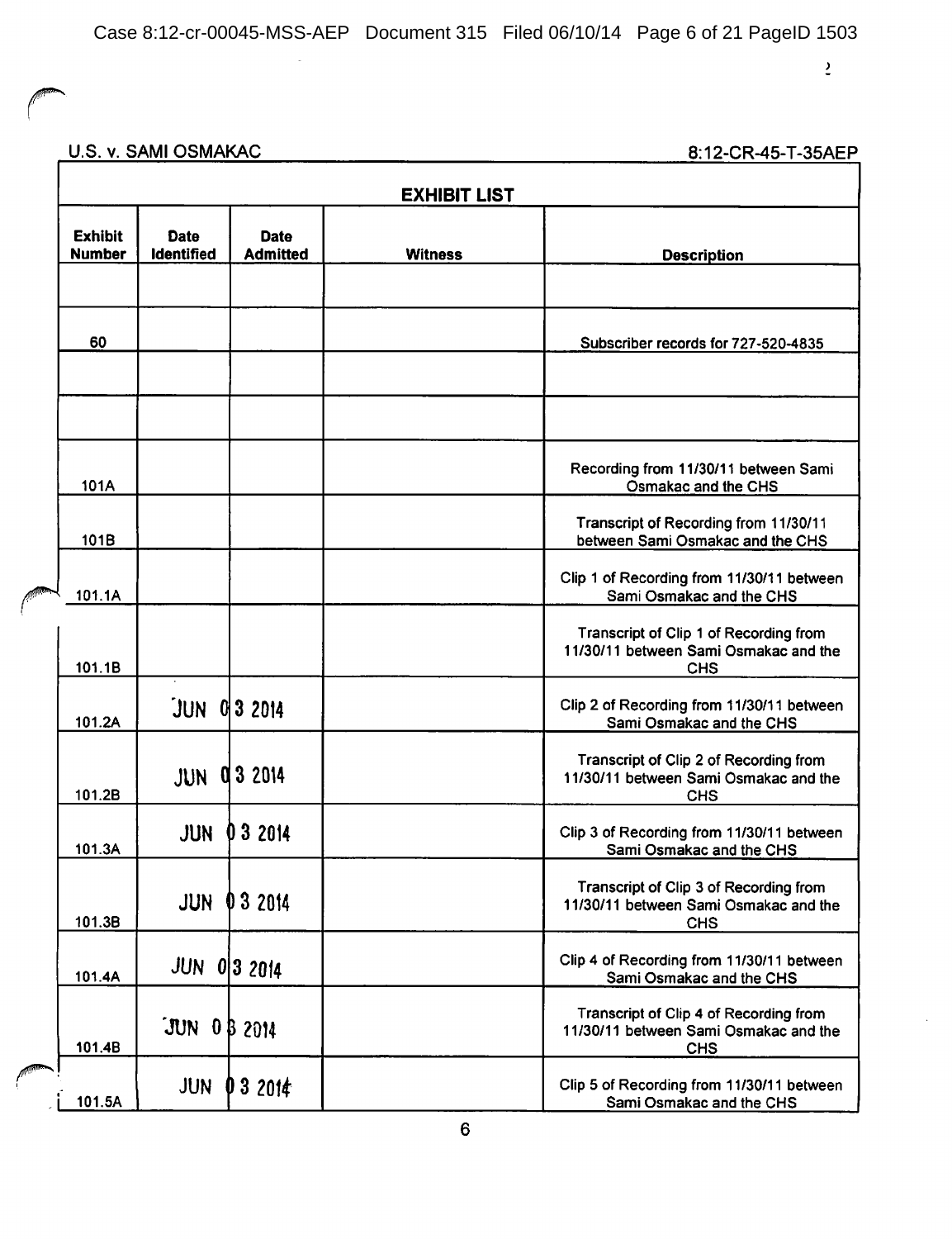$\alpha = 1, \ldots, 1, \ldots, n$ 

 $\sim 100$  km  $^{-1}$ 

U.S. v. SAMI OSMAKAC

 $\sim$ 

8:12-CR-45-T-35AEP

 $\sim -25$ 

|                                 | <b>EXHIBIT LIST</b>        |                                |                |                                                                                               |  |  |
|---------------------------------|----------------------------|--------------------------------|----------------|-----------------------------------------------------------------------------------------------|--|--|
| <b>Exhibit</b><br><b>Number</b> | <b>Date</b><br>Identified  | <b>Date</b><br><b>Admitted</b> | <b>Witness</b> | <b>Description</b>                                                                            |  |  |
| 101.5B                          | <b>JUN</b>                 | 032014                         |                | Transcript of Clip 5 of Recording from<br>11/30/11 between Sami Osmakac and the<br><b>CHS</b> |  |  |
| 101.6A                          | <b>JUN 0 3 2014</b>        |                                |                | Clip 6 of Recording from 11/30/11 between<br>Sami Osmakac and the CHS                         |  |  |
| 101.6B                          | $\cdots$<br>$JUN$ 0 3 2014 |                                |                | Transcript of Clip 6 of Recording from<br>11/30/11 between Sami Osmakac and the<br><b>CHS</b> |  |  |
| 101.7A                          |                            |                                |                | Clip 7 of Recording from 11/30/11 between<br>Sami Osmakac and the CHS                         |  |  |
| 101.7B                          |                            |                                |                | Transcript of Clip 7 of Recording from<br>11/30/11 between Sami Osmakac and the<br><b>CHS</b> |  |  |
| 101.8A                          | <b>JUN 0 3 2014</b>        |                                |                | Clip 8 of Recording from 11/30/11 between<br>Sami Osmakac and the CHS                         |  |  |
| 101.8B                          | JUN                        | <b>D 3 2014</b>                |                | Transcript of Clip 8 of Recording from<br>11/30/11 between Sami Osmakac and the<br><b>CHS</b> |  |  |
|                                 |                            |                                |                |                                                                                               |  |  |
| 102A                            |                            |                                |                | Recording from 12/05/11 between Sami<br>Osmakac and the CHS                                   |  |  |
| 102B                            |                            |                                |                | Transcript of Recording from 12/05/11<br>between Sami Osmakac and the CHS                     |  |  |
| 102.1A                          | JUN                        | <b>Q3 2014</b>                 |                | Clip 1 of Recording from 12/05/11 between<br>Sami Osmakac and the CHS                         |  |  |
| 102.1B                          | $JUN$ 0 3 2014             |                                |                | Transcript of Clip 1 of Recording from<br>12/05/11 between Sami Osmakac and the<br><b>CHS</b> |  |  |
| 102.2A                          |                            |                                |                | Clip 2 of Recording from 12/05/11 between<br>Sami Osmakac and the CHS                         |  |  |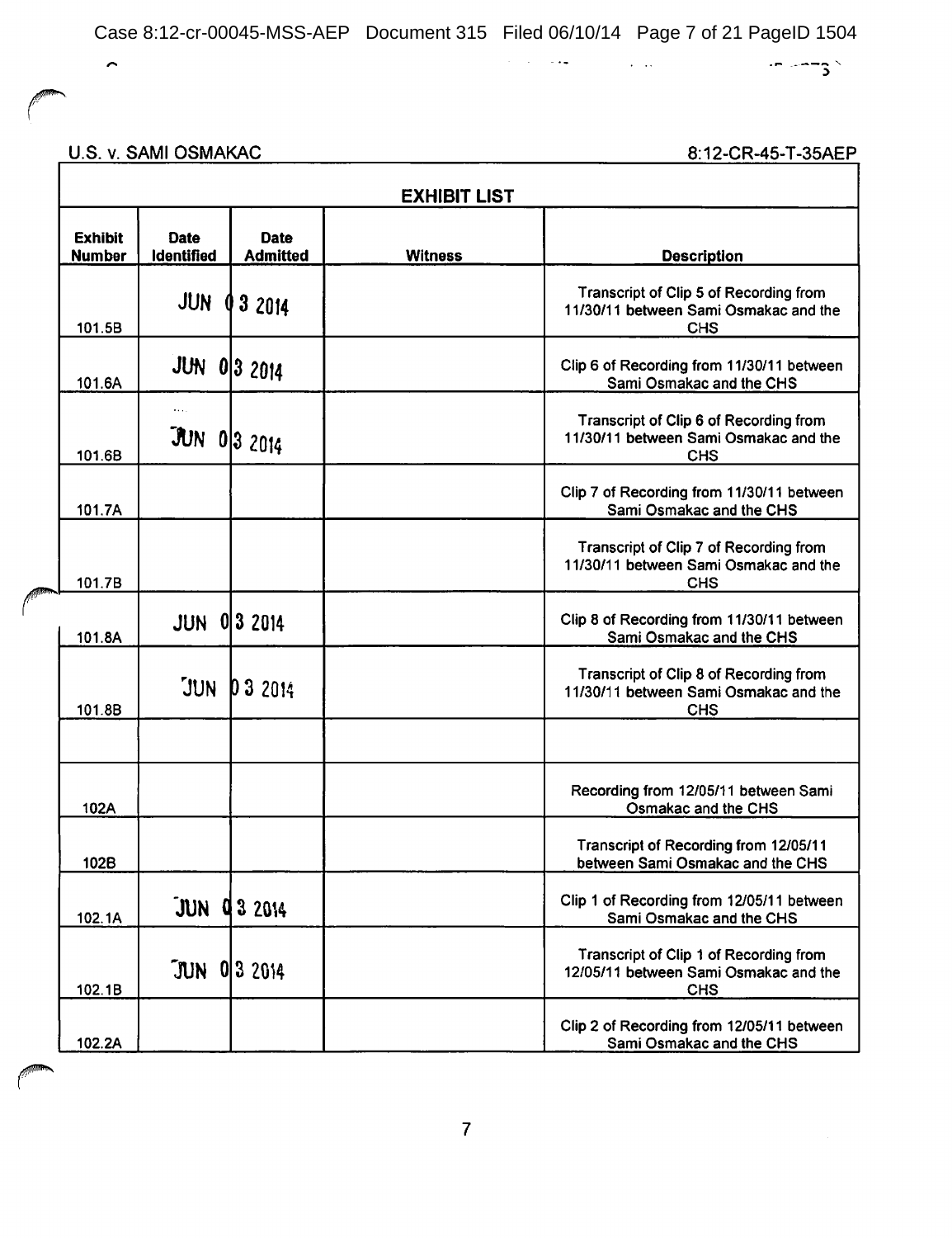$\begin{array}{cccccccccccccc} \textbf{L} & \textbf{L} & \textbf{L} & \textbf{L} & \textbf{L} & \textbf{L} & \textbf{L} & \textbf{L} & \textbf{L} & \textbf{L} & \textbf{L} & \textbf{L} & \textbf{L} & \textbf{L} & \textbf{L} & \textbf{L} & \textbf{L} & \textbf{L} & \textbf{L} & \textbf{L} & \textbf{L} & \textbf{L} & \textbf{L} & \textbf{L} & \textbf{L} & \textbf{L} & \textbf{L} & \textbf{L} & \textbf{L} & \textbf{L} &$ 

## U.S. v. SAMI OSMAKAC

 $\sim$ 

8:12-CR-45-T-35AEP

 $\downarrow$ 

| <b>EXHIBIT LIST</b>             |                           |                                |                |                                                                                               |  |
|---------------------------------|---------------------------|--------------------------------|----------------|-----------------------------------------------------------------------------------------------|--|
| <b>Exhibit</b><br><b>Number</b> | Date<br><b>Identified</b> | <b>Date</b><br><b>Admitted</b> | <b>Witness</b> | <b>Description</b>                                                                            |  |
| 102.2B                          |                           |                                |                | Transcript of Clip 2 of Recording from<br>12/05/11 between Sami Osmakac and the<br><b>CHS</b> |  |
| 102.3A                          |                           |                                |                | Clip 3 of Recording from 12/05/11 between<br>Sami Osmakac and the CHS                         |  |
| 102.3B                          |                           |                                |                | Transcript of Clip 3 of Recording from<br>12/05/11 between Sami Osmakac and the<br><b>CHS</b> |  |
| 102.4A                          |                           |                                |                | Clip 4 of Recording from 12/05/11 between<br>Sami Osmakac and the CHS                         |  |
| 102.4B                          |                           |                                |                | Transcript of Clip 4 of Recording from<br>12/05/11 between Sami Osmakac and the<br><b>CHS</b> |  |
|                                 |                           |                                |                |                                                                                               |  |
| 103A                            |                           |                                |                | Recording from 12/05/11 between Sami<br>Osmakac and the CHS                                   |  |
| 103B                            |                           |                                |                | Transcript of Recording from 12/05/11<br>between Sami Osmakac and the CHS                     |  |
|                                 |                           |                                |                |                                                                                               |  |
| 104A                            |                           |                                |                | Recording from 12/07/11 between Sami<br>Osmakac and the CHS                                   |  |
| 104B                            |                           |                                |                | Transcript of Recording from 12/07/11<br>between Sami Osmakac and the CHS                     |  |
| 104.1A                          | <b>JUN 0 3 2014</b>       |                                |                | Clip 1 of Recording from 12/07/11 between<br>Sami Osmakac and the CHS                         |  |
| 104.1B                          | JUN                       | Q32014                         |                | Transcript of Clip 1 of Recording from<br>12/07/11 between Sami Osmakac and the<br><b>CHS</b> |  |
|                                 |                           |                                |                |                                                                                               |  |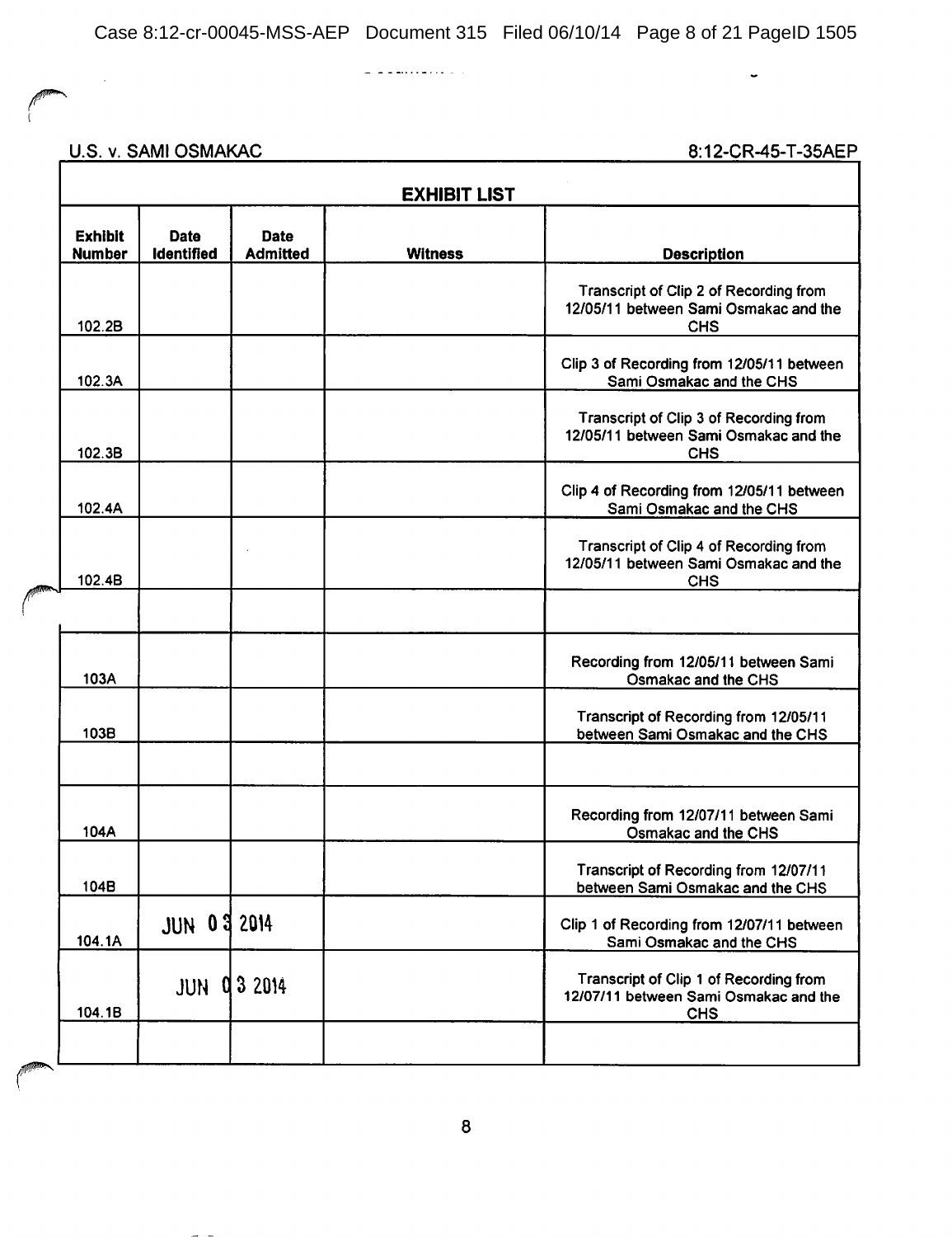### U.S. v. SAMI OSMAKAC 8:12-CR-45-T-35AEP

| <b>EXHIBIT LIST</b>             |                                  |                         |                |                                                                                               |  |  |
|---------------------------------|----------------------------------|-------------------------|----------------|-----------------------------------------------------------------------------------------------|--|--|
| <b>Exhibit</b><br><b>Number</b> | <b>Date</b><br><b>Identified</b> | Date<br><b>Admitted</b> | <b>Witness</b> | <b>Description</b>                                                                            |  |  |
| 105A                            |                                  |                         |                | Recording from 12/18/11 between Sami<br>Osmakac and the CHS                                   |  |  |
| 105B                            |                                  |                         |                | Transcript of Recording from 12/18/11<br>between Sami Osmakac and the CHS                     |  |  |
| 105.1A                          | JUN 0B 2014                      |                         |                | Clip 1 of Recording from 12/18/11 between<br>Sami Osmakac and the CHS                         |  |  |
| 105.1B                          | $\cdots$<br>JUN                  | D 3 2014                |                | Transcript of Clip 1 of Recording from<br>12/18/11 between Sami Osmakac and the<br><b>CHS</b> |  |  |
| 105.2A                          |                                  | <b>JUN 03 2014</b>      |                | Clip 2 of Recording from 12/18/11 between<br>Sami Osmakac and the CHS                         |  |  |
| 105.2B                          | JUN                              | 3 2014<br>O             |                | Transcript of Clip 2 of Recording from<br>12/18/11 between Sami Osmakac and the<br><b>CHS</b> |  |  |
|                                 |                                  |                         |                |                                                                                               |  |  |
| 106A                            |                                  |                         |                | Recording from 12/19/11 between Sami<br>Osmakac and the CHS                                   |  |  |
| 106B                            |                                  |                         |                | Transcript of Recording from 12/19/11<br>between Sami Osmakac and the CHS                     |  |  |
| 106.1A                          |                                  |                         |                | Clip 1 of Recording from 12/19/11 between<br>Sami Osmakac and the CHS                         |  |  |
| 106.1B                          |                                  |                         |                | Transcript of Clip 1 of Recording from<br>12/19/11 between Sami Osmakac and the<br><b>CHS</b> |  |  |
| 106.2A                          | JUN                              | 032014                  |                | Clip 2 of Recording from 12/19/11 between<br>Sami Osmakac and the CHS                         |  |  |
| 106.2B                          |                                  | $JUN$ 0 3 2014          |                | Transcript of Clip 2 of Recording from<br>12/19/11 between Sami Osmakac and the<br><b>CHS</b> |  |  |
| 106.3A                          |                                  |                         |                | Clip 3 of Recording from 12/19/11 between<br>Sami Osmakac and the CHS                         |  |  |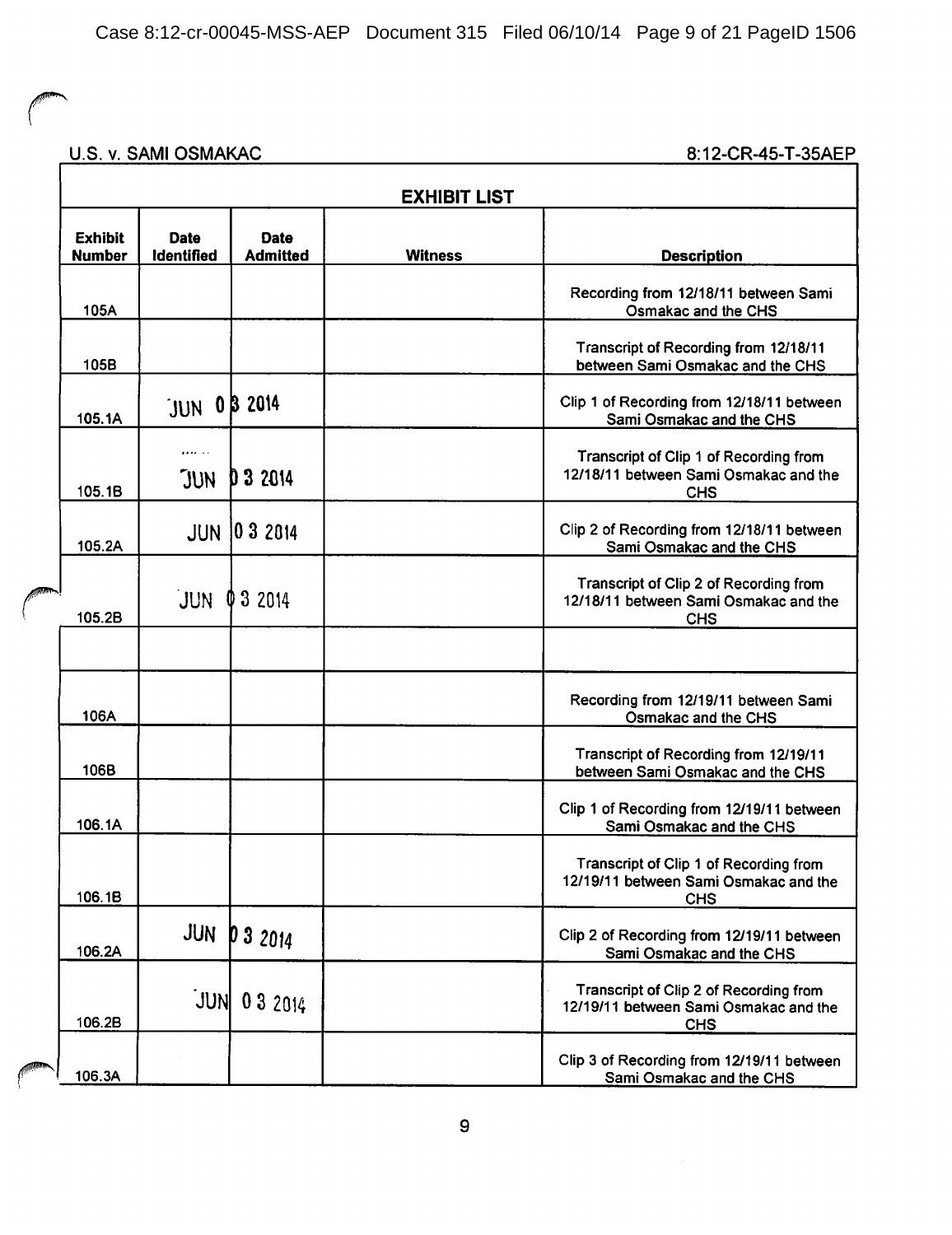**Communication** of the companion

 $\cdot \cdot \wedge$ 

U.S. v. SAMI OSMAKAC

 $\perp$  .

 $\overline{\phantom{a}}$ 

| <b>EXHIBIT LIST</b>             |                           |                         |                          |                                                                                                  |  |  |
|---------------------------------|---------------------------|-------------------------|--------------------------|--------------------------------------------------------------------------------------------------|--|--|
| <b>Exhibit</b><br><b>Number</b> | <b>Date</b><br>Identified | Date<br><b>Admitted</b> | <b>Witness</b>           | <b>Description</b>                                                                               |  |  |
| 106.3B                          |                           |                         |                          | Transcript of Clip 3 of Recording from<br>12/19/11 between Sami Osmakac and the<br><b>CHS</b>    |  |  |
|                                 |                           |                         |                          |                                                                                                  |  |  |
| 107A                            |                           |                         |                          | Recording from 12/19/11 between Sami<br>Osmakac and the CHS                                      |  |  |
| 107B                            |                           |                         |                          | Transcript of Recording from 12/19/11<br>between Sami Osmakac and the CHS                        |  |  |
| 107.1A                          | <b>JUN</b>                | 032014                  |                          | Clip 1 of Recording from 12/19/11 between<br>Sami Osmakac and the CHS                            |  |  |
| 107.1B                          |                           | JUN 03 2014             |                          | Transcript of Clip 1 of Recording from<br>12/19/11 between Sami Osmakac and the<br><b>CHS</b>    |  |  |
| 107.2A                          | <b>JUN 03 2014</b>        |                         |                          | Clip 2 of Recording from 12/05/11 between<br>Sami Osmakac and the CHS                            |  |  |
| 107.2B                          |                           | <b>JUN 03 2014</b>      |                          | Transcript of Clip 2 of Recording from<br>12/19/11 between Sami Osmakac and the<br><b>CHS</b>    |  |  |
|                                 |                           |                         |                          |                                                                                                  |  |  |
| 108A                            | MAY 2 \$ 2014             |                         | S.A.<br>Hmir             | Telephone call from 12/19/11 among Sami<br>Osmakac, the CHS, and the UCE                         |  |  |
| 108B                            |                           | MAY 2 8 2014            | $\cal C$<br>$S.$ A. Amir | Transcript of Telephone call from 12/19/11<br>among Sami Osmakac, the CHS, and the<br><b>UCE</b> |  |  |
|                                 |                           |                         |                          |                                                                                                  |  |  |
| 109A                            | MAY 2 \$ 2014             |                         | S.A. Amir                | Recording from 12/21/11 between Sami<br>Osmakac and the UCE                                      |  |  |
| 109B                            | MAY 2 B 2014              |                         | S.A. Amir                | Transcript of Recording from 12/21/11<br>between Sami Osmakac and the UCE                        |  |  |
|                                 |                           |                         |                          |                                                                                                  |  |  |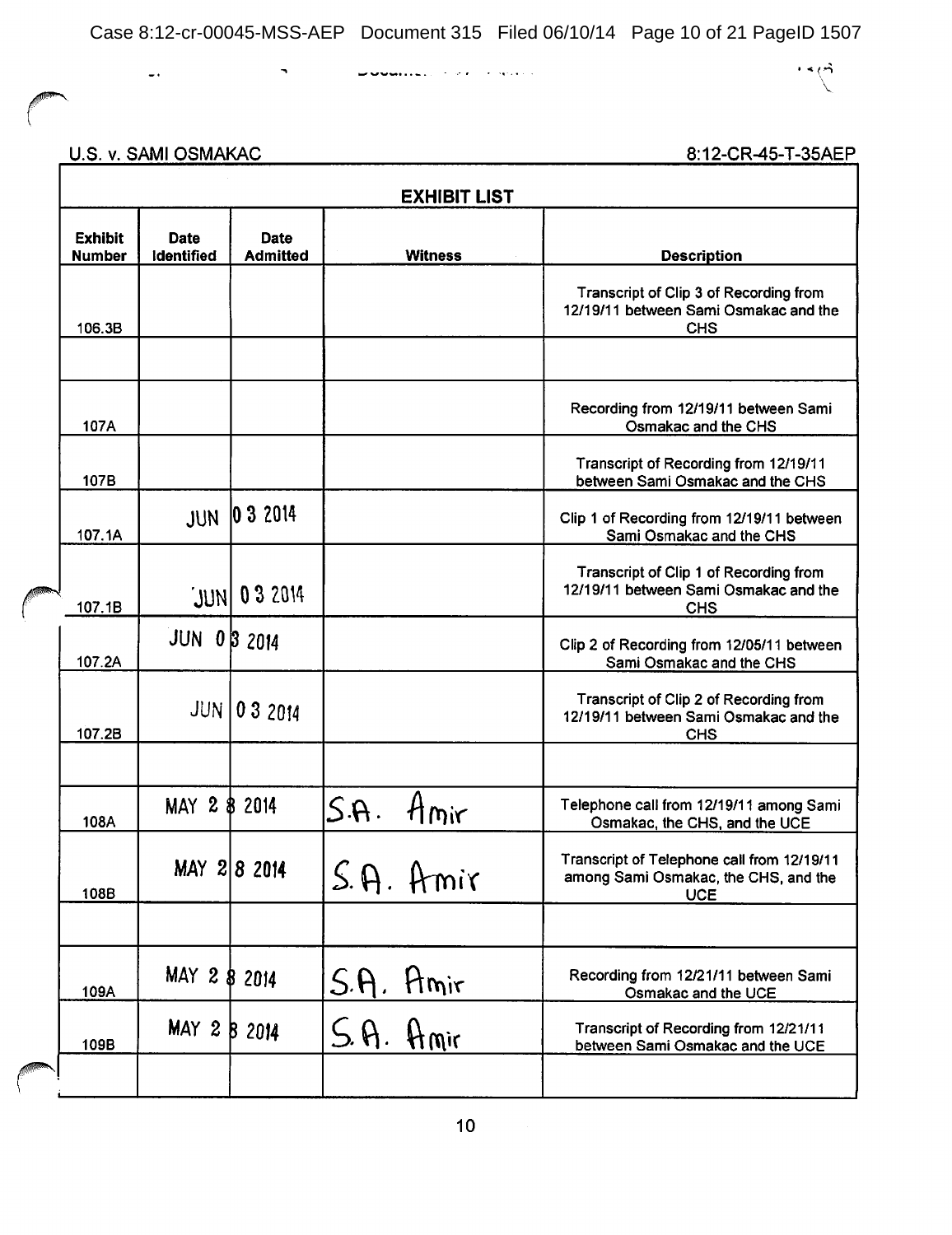أعاط الأوطات  $\mathcal{L}^{\text{max}}_{\text{max}}$ 

### U.S. v. SAMI OSMAKAC

 $\bar{\mathcal{A}}$ 

| <b>EXHIBIT LIST</b>             |                           |                                |                        |                                                                                               |  |  |  |
|---------------------------------|---------------------------|--------------------------------|------------------------|-----------------------------------------------------------------------------------------------|--|--|--|
| <b>Exhibit</b><br><b>Number</b> | <b>Date</b><br>Identified | <b>Date</b><br><b>Admitted</b> | <b>Witness</b>         | <b>Description</b>                                                                            |  |  |  |
| 110A                            |                           |                                |                        | Recording from 12/21/11 between Sami<br>Osmakac and the CHS                                   |  |  |  |
| 110B                            |                           |                                |                        | Transcript of Recording from 12/21/11<br>between Sami Osmakac and the CHS                     |  |  |  |
| 110.1A                          |                           |                                |                        | Clip 1 of Recording from 12/21/11 between<br>Sami Osmakac and the CHS                         |  |  |  |
| 110.1B                          |                           |                                |                        | Transcript of Clip 1 of Recording from<br>12/21/11 between Sami Osmakac and the<br><b>CHS</b> |  |  |  |
| 110.2A                          |                           |                                |                        | Clip 2 of Recording from 12/21/11 between<br>Sami Osmakac and the CHS                         |  |  |  |
| 110.2B                          |                           |                                |                        | Transcript of Clip 2 of Recording from<br>12/21/11 between Sami Osmakac and the<br><b>CHS</b> |  |  |  |
| 110.3A                          |                           |                                |                        | Clip 3 of Recording from 12/21/11 between<br>Sami Osmakac and the CHS                         |  |  |  |
| 110.3B                          |                           |                                |                        | Transcript of Clip 3 of Recording from<br>12/21/11 between Sami Osmakac and the<br><b>CHS</b> |  |  |  |
| 110.4A                          | <b>JUN</b>                | 03 2014                        |                        | Clip 4 of Recording from 12/21/11 between<br>Sami Osmakac and the CHS                         |  |  |  |
| 110.4B                          | JUN                       | 032014                         |                        | Transcript of Clip 4 of Recording from<br>12/21/11 between Sami Osmakac and the<br><b>CHS</b> |  |  |  |
|                                 |                           |                                |                        |                                                                                               |  |  |  |
| 111A                            | MAY 2 B 2014              |                                | S.A. Amir<br>S.A. Amir | Recording from 12/23/11 between Sami<br>Osmakac and the UCE                                   |  |  |  |
| 111B                            | MAY 2 8 2014              |                                |                        | Transcript of Recording from 12/21/11<br>between Sami Osmakac and the UCE                     |  |  |  |
|                                 |                           |                                |                        |                                                                                               |  |  |  |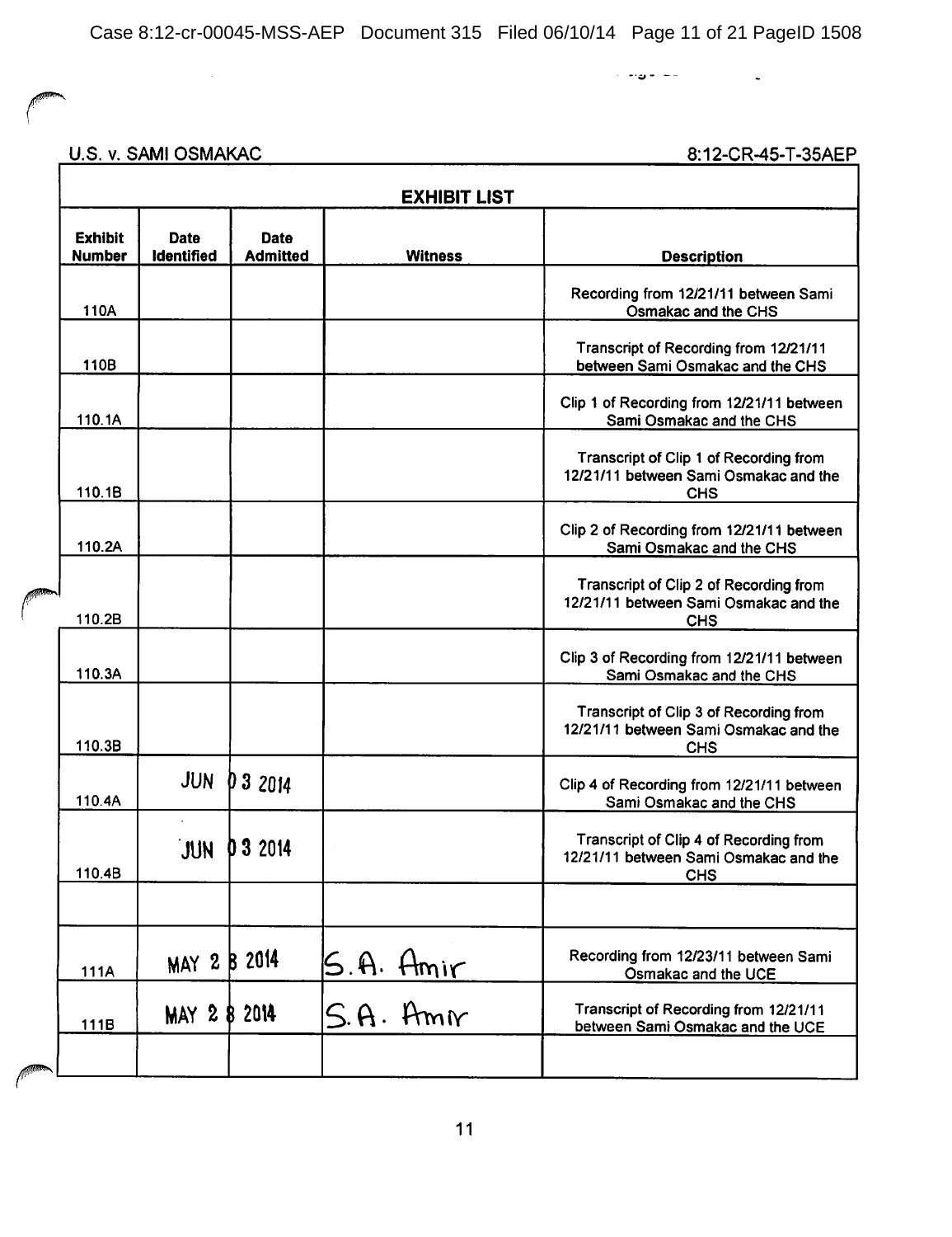$\bar{\mathcal{A}}$ 

 $\sim$   $\alpha$ 

 $\sim$  . The contract of the contract of the contract of the contract of the contract of the contract of the contract of the contract of the contract of the contract of the contract of the contract of the contract of the co

 $\mathbf{\mathbf{3}}$ 

U.S. v. SAMI OSMAKAC

 $\overline{a}$ 

| <b>EXHIBIT LIST</b>             |                                  |                                |                |                                                                                               |  |  |
|---------------------------------|----------------------------------|--------------------------------|----------------|-----------------------------------------------------------------------------------------------|--|--|
| <b>Exhibit</b><br><b>Number</b> | <b>Date</b><br><b>identified</b> | <b>Date</b><br><b>Admitted</b> | <b>Witness</b> | <b>Description</b>                                                                            |  |  |
| 112.1A                          |                                  |                                |                | Clip 1 of Recording from 12/23/11 between<br>Sami Osmakac and the CHS                         |  |  |
| 112.1B                          |                                  |                                |                | Transcript of Clip 1 of Recording from<br>12/23/11 between Sami Osmakac and the<br><b>CHS</b> |  |  |
| 112.2A                          |                                  |                                |                | Clip 2 of Recording from 12/23/11 between<br>Sami Osmakac and the CHS                         |  |  |
| 112.2B                          |                                  |                                |                | Transcript of Clip 2 of Recording from<br>12/23/11 between Sami Osmakac and the<br><b>CHS</b> |  |  |
| 112.3A                          |                                  |                                |                | Clip 3 of Recording from 12/23/11 between<br>Sami Osmakac and the CHS                         |  |  |
| 112.3B                          |                                  |                                |                | Transcript of Clip 3 of Recording from<br>12/23/11 between Sami Osmakac and the<br><b>CHS</b> |  |  |
|                                 |                                  |                                |                |                                                                                               |  |  |
| 113A                            |                                  |                                |                | Recording from 12/24/11 between Sami<br>Osmakac and the CHS                                   |  |  |
| 113B                            |                                  |                                |                | Transcript of Recording from 12/24/11<br>between Sami Osmakac and the CHS                     |  |  |
| 113.1A                          | JUN I                            | 0 3 2014                       |                | Clip 1 of Recording from 12/24/11 between<br>Sami Osmakac and the CHS                         |  |  |
| 113.1B                          |                                  | $JUN$ 0 3 2014                 |                | Transcript of Clip 1 of Recording from<br>12/24/11 between Sami Osmakac and the<br><b>CHS</b> |  |  |
| 113.2A                          | <b>JUN</b>                       | 03 2014                        |                | Clip 2 of Recording from 12/24/11 between<br>Sami Osmakac and the CHS                         |  |  |
| 113.2B                          | JUN                              | 3 2014                         |                | Transcript of Clip 2 of Recording from<br>12/24/11 between Sami Osmakac and the<br><b>CHS</b> |  |  |
| 113.3A                          | JUN                              | $ 032014\rangle$               |                | Clip 3 of Recording from 12/24/11 between<br>Sami Osmakac and the CHS                         |  |  |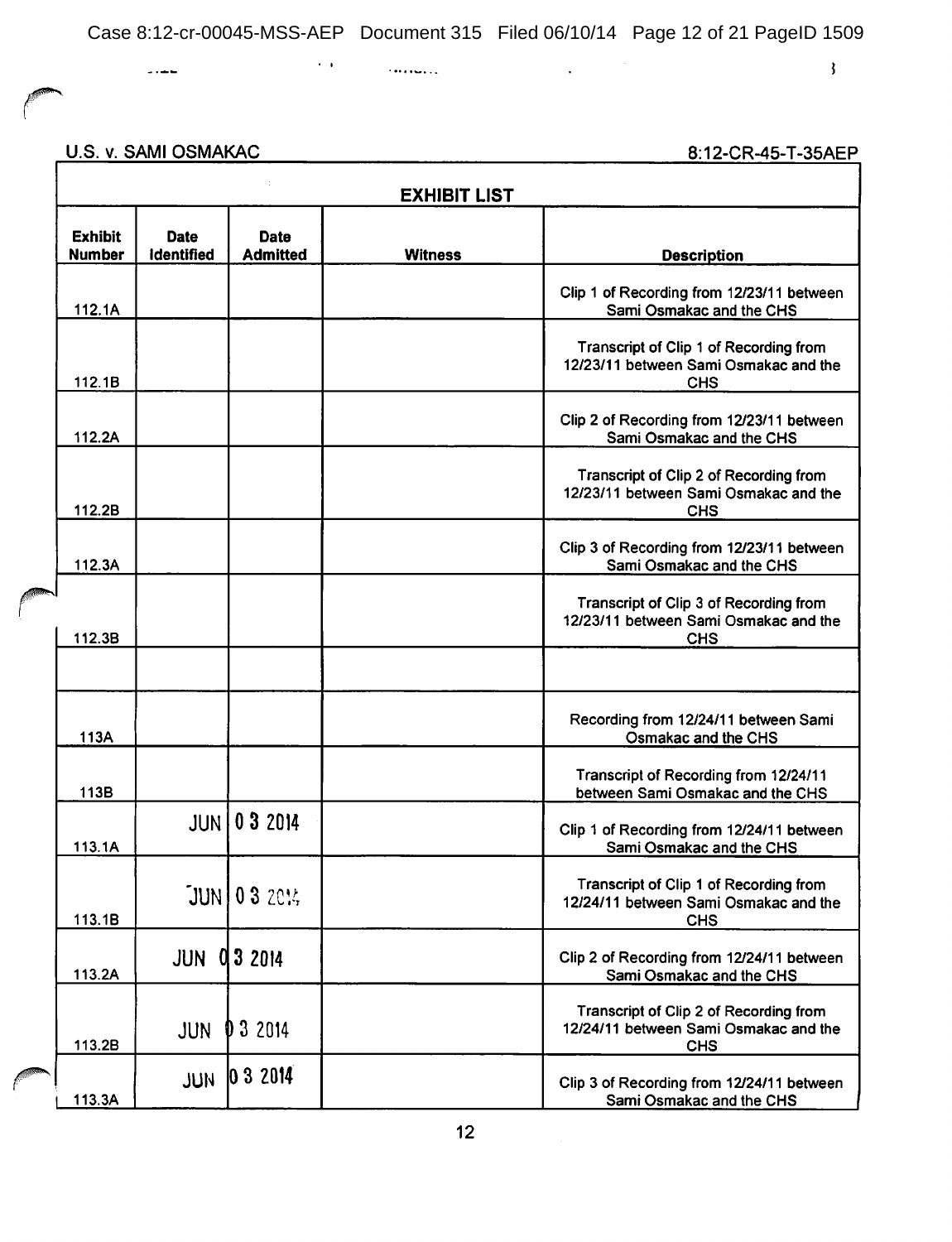$\ddotsc$ 

 $\sim$   $\sim$ 

# U.S. v. SAMI OSMAKAC

| <b>EXHIBIT LIST</b> |                                 |                           |                                |                |                                                                                               |
|---------------------|---------------------------------|---------------------------|--------------------------------|----------------|-----------------------------------------------------------------------------------------------|
|                     | <b>Exhibit</b><br><b>Number</b> | <b>Date</b><br>Identified | <b>Date</b><br><b>Admitted</b> | <b>Witness</b> | <b>Description</b>                                                                            |
|                     | 113.3B                          | <b>JUN</b>                | D32014                         |                | Transcript of Clip 3 of Recording from<br>12/24/11 between Sami Osmakac and the<br><b>CHS</b> |
|                     | 113.4A                          | <b>JUN</b>                | 032014                         |                | Clip 4 of Recording from 12/24/11 between<br>Sami Osmakac and the CHS                         |
|                     | 113.4B                          | HUL                       | 03 2014                        |                | Transcript of Clip 4 of Recording from<br>12/24/11 between Sami Osmakac and the<br><b>CHS</b> |
|                     |                                 |                           |                                |                |                                                                                               |
|                     | 114A                            |                           |                                |                | Recording from 12/25/11 between Sami<br>Osmakac and the CHS                                   |
|                     | 114B                            |                           |                                |                | Transcript of Recording from 12/25/11<br>between Sami Osmakac and the CHS                     |
|                     | 114.1A                          |                           |                                |                | Clip 1 of Recording from 12/25/11 between<br>Sami Osmakac and the CHS                         |
|                     | 114.1B                          |                           |                                |                | Transcript of Clip 1 of Recording from<br>12/25/11 between Sami Osmakac and the<br><b>CHS</b> |
|                     | 114.2A                          |                           |                                |                | Clip 2 of Recording from 12/25/11 between<br>Sami Osmakac and the CHS                         |
|                     | 114.2B                          |                           |                                |                | Transcript of Clip 2 of Recording from<br>12/25/11 between Sami Osmakac and the<br><b>CHS</b> |
|                     | 114.3A                          |                           |                                |                | Clip 3 of Recording from 12/25/11 between<br>Sami Osmakac and the CHS                         |
|                     | 114.3B                          |                           |                                |                | Transcript of Clip 3 of Recording from<br>12/25/11 between Sami Osmakac and the<br><b>CHS</b> |
|                     | 114.4A                          |                           |                                |                | Clip 4 of Recording from 12/25/11 between<br>Sami Osmakac and the CHS                         |
|                     | 114.4B                          |                           |                                |                | Transcript of Clip 4 of Recording from<br>12/25/11 between Sami Osmakac and the<br><b>CHS</b> |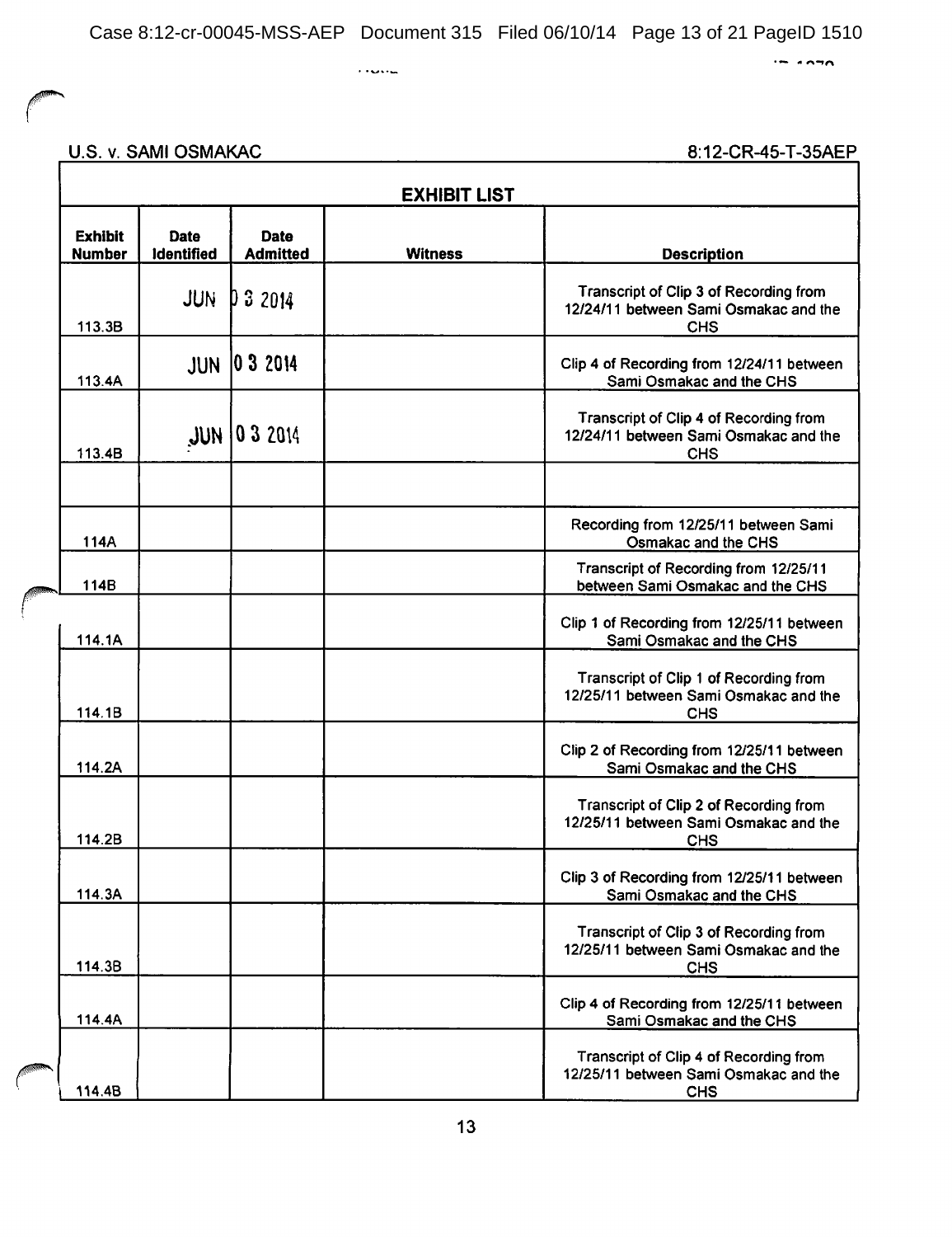$max<sub>1</sub>$ 

### U.S. v. SAMI OSMAKAC

| <b>EXHIBIT LIST</b>             |                           |                                |                |                                                                                               |  |
|---------------------------------|---------------------------|--------------------------------|----------------|-----------------------------------------------------------------------------------------------|--|
| <b>Exhibit</b><br><b>Number</b> | <b>Date</b><br>Identified | <b>Date</b><br><b>Admitted</b> | <b>Witness</b> | <b>Description</b>                                                                            |  |
|                                 |                           |                                |                |                                                                                               |  |
| 115A                            |                           |                                |                | Recording from 12/27/11 between Sami<br>Osmakac and the CHS                                   |  |
| 115B                            |                           |                                |                | Transcript of Recording from 12/27/11<br>between Sami Osmakac and the CHS                     |  |
| 115.1A                          | JUN                       | 03 2014                        |                | Clip 1 of Recording from 12/27/11 between<br>Sami Osmakac and the CHS                         |  |
| 115.1B                          | MU                        | $Q$   3 20%                    |                | Transcript of Clip 1 of Recording from<br>12/27/11 between Sami Osmakac and the<br>CHS        |  |
| 115.2A                          | JUN                       | 032014                         |                | Clip 2 of Recording from 12/27/11 between<br>Sami Osmakac and the CHS                         |  |
| 115.2B                          | 排队                        | 10 3 2014                      |                | Transcript of Clip 2 of Recording from<br>12/27/11 between Sami Osmakac and the<br><b>CHS</b> |  |
| 115.3A                          | <b>JUN</b>                | 032014                         |                | Clip 3 of Recording from 12/27/11 between<br>Sami Osmakac and the CHS                         |  |
| 115.3B                          | JUN                       | 10 3 2014                      |                | Transcript of Clip 3 of Recording from<br>12/27/11 between Sami Osmakac and the<br><b>CHS</b> |  |
|                                 |                           |                                |                |                                                                                               |  |
| 116A                            |                           |                                |                | Recording from 12/29/11 between Sami<br>Osmakac and the CHS                                   |  |
| 116B                            |                           |                                |                | Transcript of Recording from 12/29/11<br>between Sami Osmakac and the CHS                     |  |
| 116.1A                          | <b>JUN</b>                | 3 2014                         |                | Clip 1 of Recording from 12/29/11 between<br>Sami Osmakac and the CHS                         |  |
| 116.1B                          | <b>JUN</b>                | 0 3 2014                       |                | Transcript of Clip 1 of Recording from<br>12/29/11 between Sami Osmakac and the<br><b>CHS</b> |  |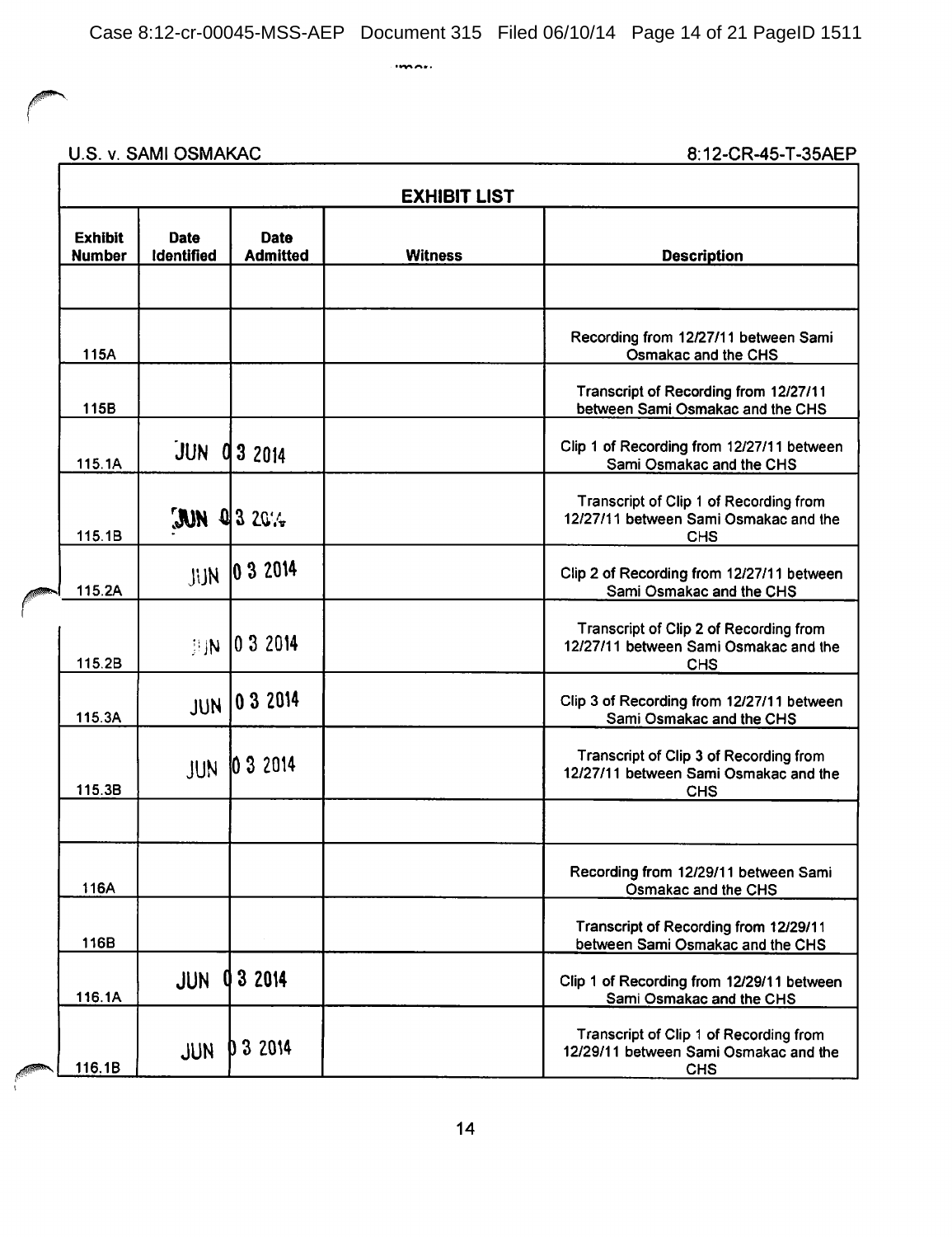$\label{eq:3.1} \mathcal{L}=\mathcal{L}^{\text{max}}\left(\mathcal{L}^{\text{max}}\right) \text{,} \qquad \qquad \mathcal{L}^{\text{max}}\left(\mathcal{L}^{\text{max}}\right) \text{,} \qquad \mathcal{L}^{\text{max}}\left(\mathcal{L}^{\text{max}}\right) \text{,}$ 

#### U.S. v. SAMI OSMAKAC

المستوفي والمستعمل والمستحقق والمستحدث

<u>8:12-CR-45-T-35AEP</u>

|                                 |                                  |                                | <b>EXHIBIT LIST</b> |                                                                                               |
|---------------------------------|----------------------------------|--------------------------------|---------------------|-----------------------------------------------------------------------------------------------|
| <b>Exhibit</b><br><b>Number</b> | <b>Date</b><br><b>Identified</b> | <b>Date</b><br><b>Admitted</b> | <b>Witness</b>      | <b>Description</b>                                                                            |
| 116.2A                          |                                  |                                |                     | Clip 2 of Recording from 12/29/11 between<br>Sami Osmakac and the CHS                         |
| 116.2B                          |                                  |                                |                     | Transcript of Clip 2 of Recording from<br>12/29/11 between Sami Osmakac and the<br><b>CHS</b> |
|                                 |                                  |                                |                     |                                                                                               |
| 117A                            |                                  |                                |                     | Recording from 12/30/11 between Sami<br>Osmakac and the CHS                                   |
| 117B                            |                                  |                                |                     | Transcript of Recording from 12/30/11<br>between Sami Osmakac and the CHS                     |
| 117.1A                          |                                  |                                |                     | Clip 1 of Recording from 12/30/11 between<br>Sami Osmakac and the CHS                         |
| 117.1B                          |                                  |                                |                     | Transcript of Clip 1 of Recording from<br>12/30/11 between Sami Osmakac and the<br>CHS        |
| 117.2A                          | $JUN$ 0 3 2014                   |                                |                     | Clip 2 of Recording from 12/30/11 between<br>Sami Osmakac and the CHS                         |
| 117.2B                          | <b>JUN 0 3 2014</b>              |                                |                     | Transcript of Clip 2 of Recording from<br>12/30/11 between Sami Osmakac and the<br><b>CHS</b> |
|                                 |                                  |                                |                     |                                                                                               |
| 118A                            | MAY 2 9 2014                     |                                | S.H.<br>Amir        | Recording from 01/01/12 between Sami<br>Osmakac and the UCE                                   |
| 118B                            | <b>MAY</b><br>୍ଷ                 | 9 2014                         | S.H.<br>Amir        | Transcript of Recording from 01/01/12<br>between Sami Osmakac and the UCE                     |
| 119.1A                          | a<br>JUN                         | 3 2014                         |                     | Clip 1 of Recording from 01/04/12 between<br>Sami Osmakac and the CHS                         |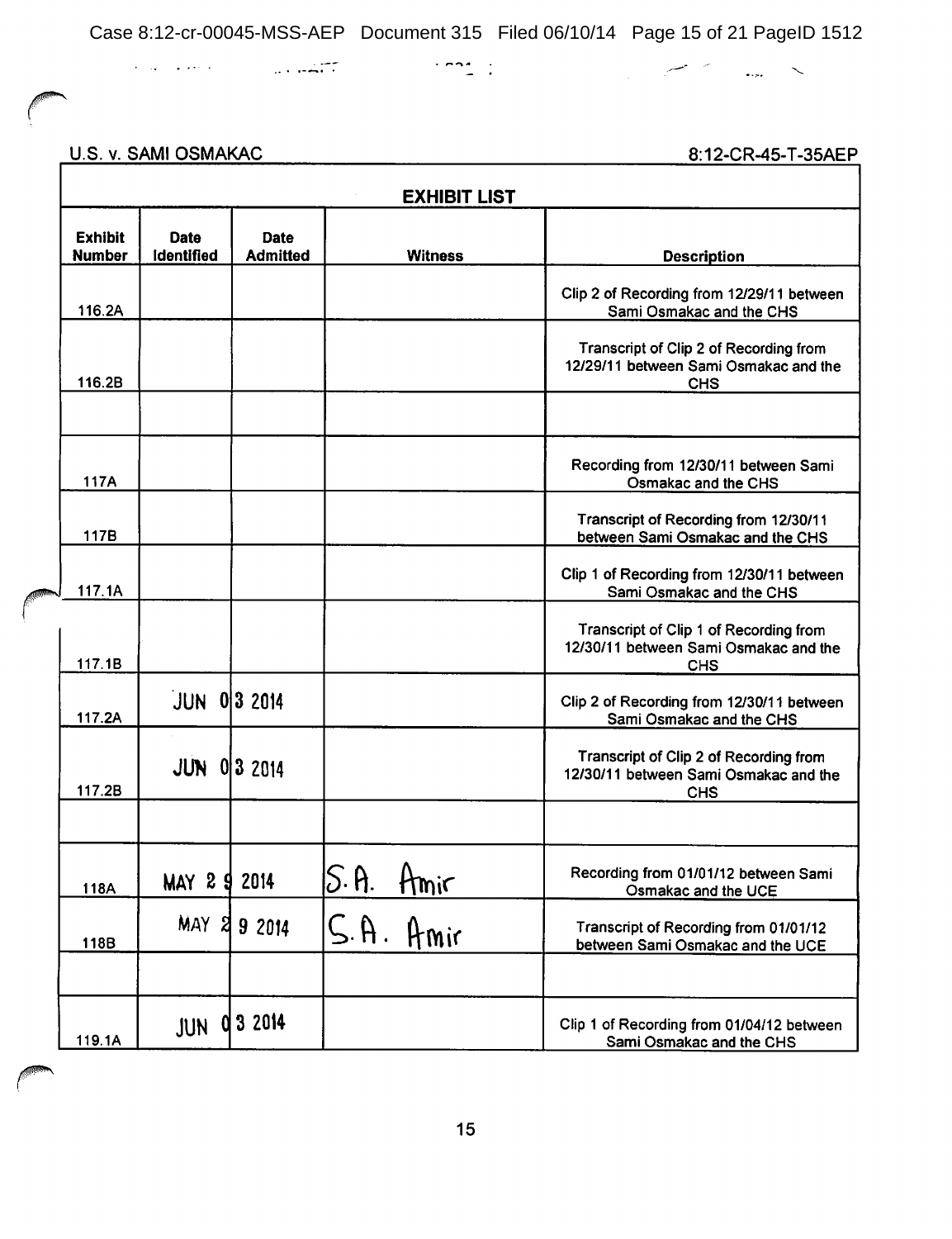$\mathcal{O}(\mathbb{R}^n)$  and the second contribution of the second spectrum  $\mathcal{O}(\mathbb{R}^n)$  and  $\mathcal{O}(\mathbb{R}^n)$  and  $\mathcal{O}(\mathbb{R}^n)$ 

U.S. v. SAMI OSMAKAC

|                                 |                           |                                | <b>EXHIBIT LIST</b> |                                                                                               |
|---------------------------------|---------------------------|--------------------------------|---------------------|-----------------------------------------------------------------------------------------------|
| <b>Exhibit</b><br><b>Number</b> | <b>Date</b><br>Identified | <b>Date</b><br><b>Admitted</b> | <b>Witness</b>      | <b>Description</b>                                                                            |
| 119.1B                          | JUN                       | 3 2014                         |                     | Transcript of Clip 1 of Recording from<br>01/04/12 between Sami Osmakac and the<br><b>CHS</b> |
| 119.2A                          | <b>JUN</b>                | 0 3 2 0 14                     |                     | Clip 2 of Recording from 01/04/12 between<br>Sami Osmakac and the CHS                         |
| 119.2B                          | JUN                       | 03 2014                        |                     | Transcript of Clip 2 of Recording from<br>01/04/12 between Sami Osmakac and the<br><b>CHS</b> |
|                                 |                           |                                |                     |                                                                                               |
| 120A                            |                           |                                |                     | Recording from 01/07/12 between Sami<br>Osmakac and the CHS                                   |
| 120B                            |                           |                                |                     | Transcript of Recording from 01/07/12<br>between Sami Osmakac and the CHS                     |
| 120.1A                          |                           |                                |                     | Clip 1 of Recording from 01/07/12 between<br>Sami Osmakac and the CHS                         |
| 120.1B                          |                           |                                |                     | Transcript of Clip 1 of Recording from<br>01/07/12 between Sami Osmakac and the<br><b>CHS</b> |
| 120.2A                          | JUN                       | 03 2014                        |                     | Clip 2 of Recording from 01/07/12 between<br>Sami Osmakac and the CHS                         |
| 120.2B                          | JUN                       | D32014                         |                     | Transcript of Clip 2 of Recording from<br>01/07/12 between Sami Osmakac and the<br><b>CHS</b> |
| 120.3A                          | JUN I                     | 0 3 2014                       |                     | Clip 3 of Recording from 01/07/12 between<br>Sami Osmakac and the CHS                         |
| 120.3B                          | JUN                       | 0 3 2 0 14                     |                     | Transcript of Clip 3 of Recording from<br>01/07/12 between Sami Osmakac and the<br><b>CHS</b> |
| 120.4A                          |                           |                                |                     | Clip 4 of Recording from 01/07/12 between<br>Sami Osmakac and the CHS                         |
| 120.4B                          |                           |                                |                     | Transcript of Clip 4 of Recording from<br>01/07/12 between Sami Osmakac and the<br><b>CHS</b> |
| 120.5A                          | <b>JUN</b>                | 0 3 2 0 14                     |                     | Clip 5 of Recording from 01/07/12 between<br>Sami Osmakac and the CHS                         |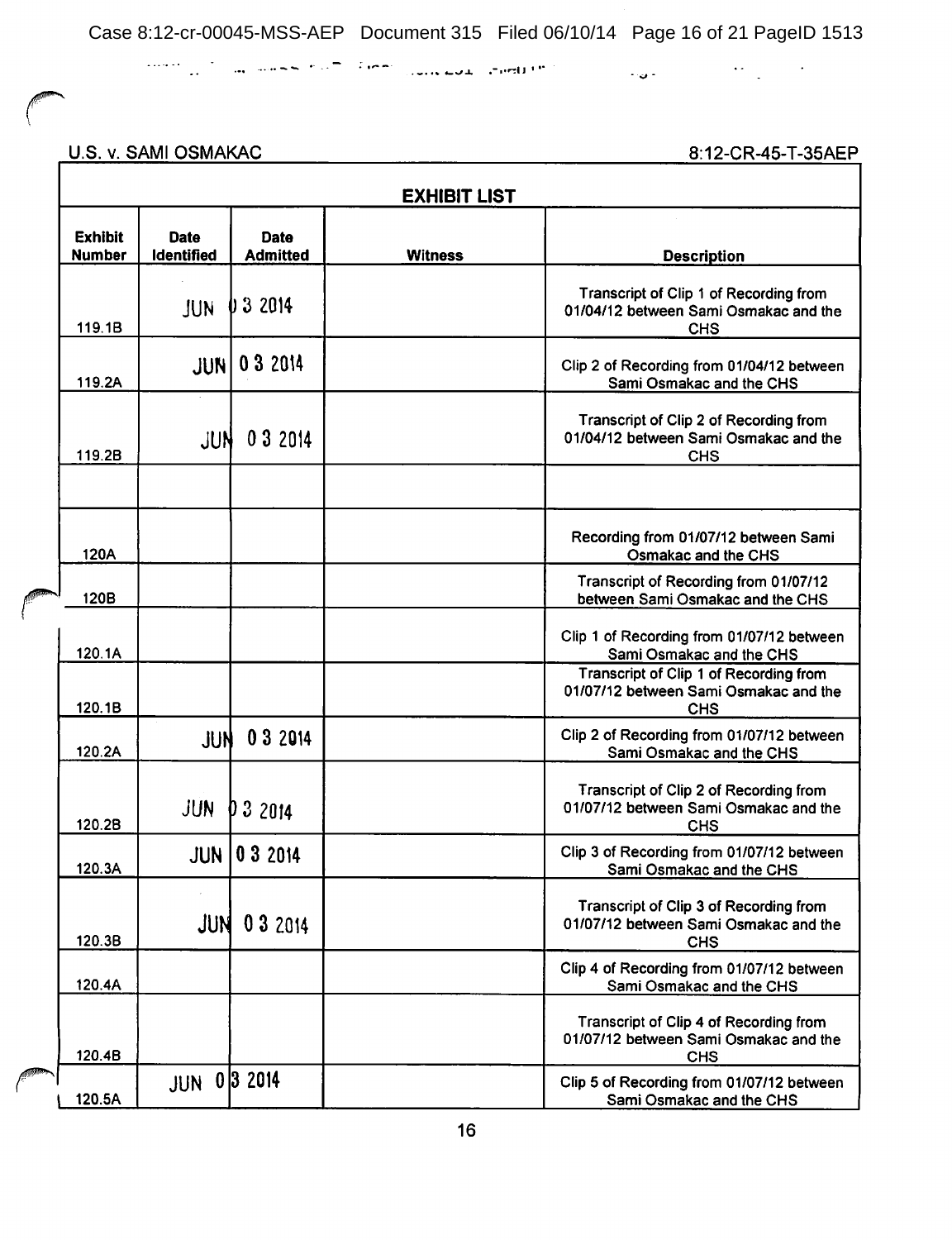U.S. v. SAMI OSMAKAC

8:12-CR-45-T-35AEP

|                                 | <b>EXHIBIT LIST</b>              |                                |                                   |                                                                                               |  |  |  |
|---------------------------------|----------------------------------|--------------------------------|-----------------------------------|-----------------------------------------------------------------------------------------------|--|--|--|
| <b>Exhibit</b><br><b>Number</b> | <b>Date</b><br><b>Identified</b> | <b>Date</b><br><b>Admitted</b> | <b>Witness</b>                    | <b>Description</b>                                                                            |  |  |  |
| 120.5B                          | <b>JUN</b>                       | 032014                         |                                   | Transcript of Clip 5 of Recording from<br>01/07/12 between Sami Osmakac and the<br><b>CHS</b> |  |  |  |
| 120.6A                          |                                  |                                |                                   | Clip 6 of Recording from 01/07/12 between<br>Sami Osmakac and the CHS                         |  |  |  |
| 120.6B                          |                                  |                                |                                   | Transcript of Clip 6 of Recording from<br>01/07/12 between Sami Osmakac and the<br><b>CHS</b> |  |  |  |
|                                 |                                  |                                |                                   |                                                                                               |  |  |  |
| 121.1A                          | MAY 29 2014                      |                                | $S.A.$ Amir                       | Clip 1 of Recording from 01/07/12 between<br>Sami Osmakac and the UCE                         |  |  |  |
| 121.1B                          | MAY 2 9 2014                     |                                | S.A. Amir                         | Transcript of Clip 1 of Recording from<br>01/07/12 between Sami Osmakac and the<br><b>UCE</b> |  |  |  |
| 121.2A                          | MAY <sub>3</sub>                 | D 2014                         | S.A. Amir                         | Clip 2 of Recording from 01/07/12 between<br>Sami Osmakac and the UCE                         |  |  |  |
| 121.2B                          | MAY 3 0 2014                     |                                | S. P. A <sub>m</sub>              | Transcript of Clip 1 of Recording from<br>01/07/12 between Sami Osmakac and the<br><b>UCE</b> |  |  |  |
|                                 |                                  |                                |                                   |                                                                                               |  |  |  |
| 122.1A                          | MAY 2 9 2014                     |                                | S.A.                              | Clip 1 of Recording from 01/07/12 between<br>Sami Osmakac and the UCE                         |  |  |  |
| 122.1B                          | MAY 2<br>9                       | 2014                           | $\mathcal{S}.\mathsf{A}.$<br>Hmir | Transcript of Clip 1 of Recording from<br>01/07/12 between Sami Osmakac and the<br><b>UCE</b> |  |  |  |
|                                 |                                  |                                |                                   |                                                                                               |  |  |  |
| 123A                            |                                  |                                |                                   | Recording from 01/07/12 between Sami<br>Osmakac and the UCE                                   |  |  |  |
| 123B                            |                                  |                                |                                   | Transcript of Recording from 01/07/12<br>between Sami Osmakac and the UCE                     |  |  |  |

 $\bar{z}$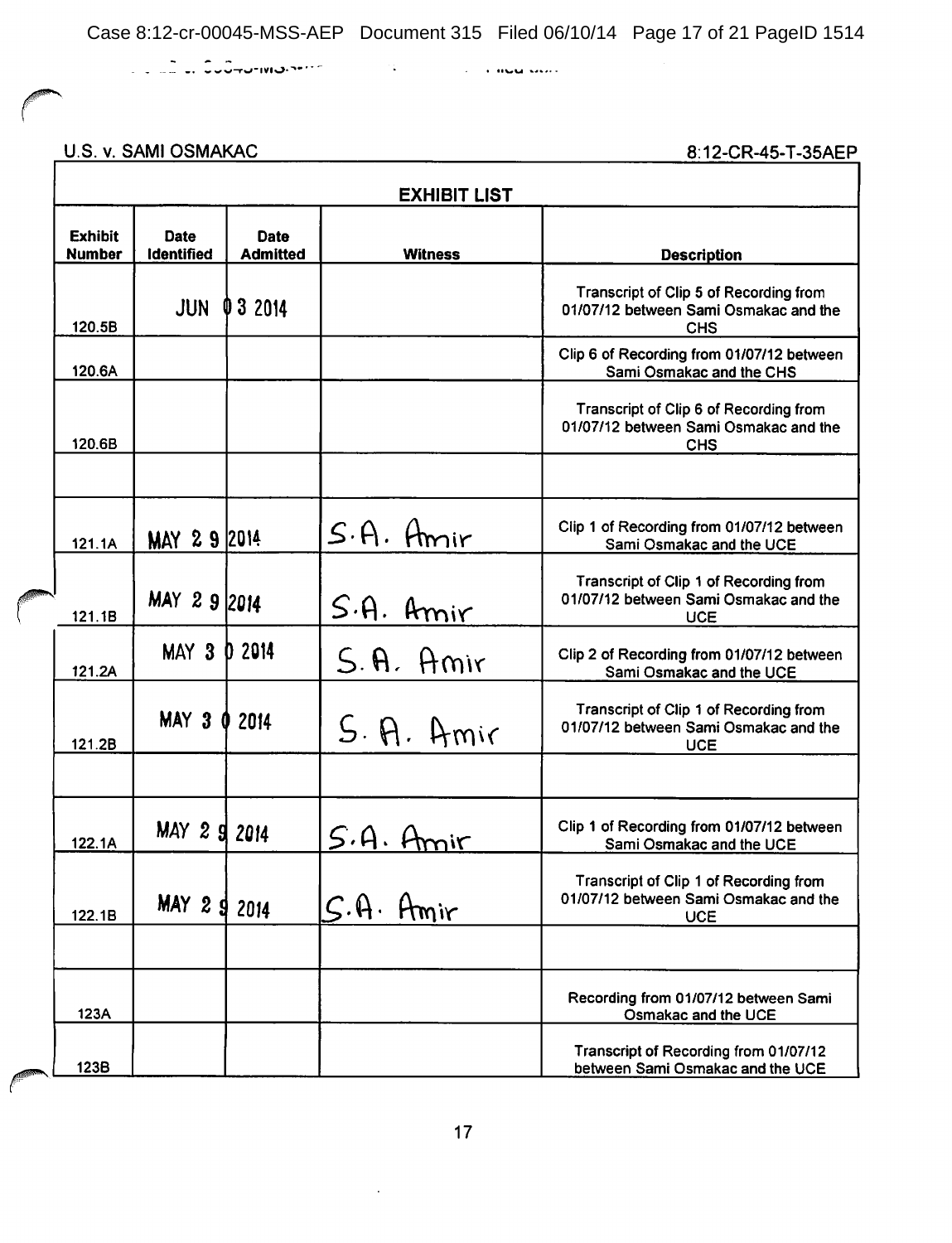$\sim$   $\sim$ 

U.S. v. SAMI OSMAKAC

 $\tilde{\mathcal{A}}$ 

 $\sim$   $\sim$   $\sim$   $\sim$ 

 $\overline{\phantom{a}}$ 

 $\Gamma$ 

| <b>EXHIBIT LIST</b>             |                                        |                                |                                     |                                                                                               |  |  |
|---------------------------------|----------------------------------------|--------------------------------|-------------------------------------|-----------------------------------------------------------------------------------------------|--|--|
| <b>Exhibit</b><br><b>Number</b> | Date <sup>®</sup><br><b>Identified</b> | <b>Date</b><br><b>Admitted</b> | <b>Witness</b>                      | <b>Description</b>                                                                            |  |  |
| 123.1A                          | MAY 2 9 2014                           |                                | S.A. Hmir                           | Clip 1 of Recording from 01/07/12 between<br>Sami Osmakac and the UCE                         |  |  |
| 123.1B                          | MAY 2 \$ 2014                          |                                | $S.A.$ Amir                         | Transcript of Clip 1 of Recording from<br>01/07/12 between Sami Osmakac and the<br><b>UCE</b> |  |  |
| 123.2A                          | MAY 3 0 2014                           |                                | S.A. Amir                           | Clip 2 of Recording from 01/07/12 between<br>Sami Osmakac and the UCE                         |  |  |
| 123.2B                          | MAY 3 0 2014                           |                                | $S.A$ . Amir                        | Transcript of Clip 2 of Recording from<br>01/07/12 between Sami Osmakac and the<br><b>UCE</b> |  |  |
| 123.3A                          |                                        | MAY 3 0 2014                   | $S.\nA.\nAmir$                      | Clip 3 of Recording from 01/07/12 between<br>Sami Osmakac and the UCE                         |  |  |
| 123.3B                          | MAT 3 D 2014                           |                                | $S.$ A. $\mathfrak{f}_{\text{mix}}$ | Transcript of Clip 3 of Recording from<br>01/07/12 between Sami Osmakac and the<br><b>UCE</b> |  |  |
|                                 |                                        |                                |                                     |                                                                                               |  |  |
| 124A                            | MAY 2 8 2014                           |                                | S. A.<br>Amir                       | Recording from 01/07/12 of Sami Osmakac                                                       |  |  |
| 124B                            | MAY 28 2014                            |                                | S.A. Amir                           | Transcript of Recording from 01/07/12 of<br>Sami Osmakac                                      |  |  |
|                                 |                                        |                                |                                     |                                                                                               |  |  |
| 125.1A                          |                                        |                                |                                     | Clip 1 of Recording from 01/07/12 between<br>Sami Osmakac and the UCE                         |  |  |
| 125.1B                          |                                        |                                |                                     | Transcript of Clip 1 of Recording from<br>01/07/12 between Sami Osmakac and the<br><b>UCE</b> |  |  |
| 125.2A                          | MAY 3 0 2014                           |                                | S.A. Amir                           | Clip 2 of Recording from 01/07/12 between<br>Sami Osmakac and the UCE                         |  |  |
| 125.2B                          | MAY 3                                  | <b>p</b> 2014                  | S.A. Amir                           | Transcript of Clip 2 of Recording from<br>01/07/12 between Sami Osmakac and the<br><b>UCE</b> |  |  |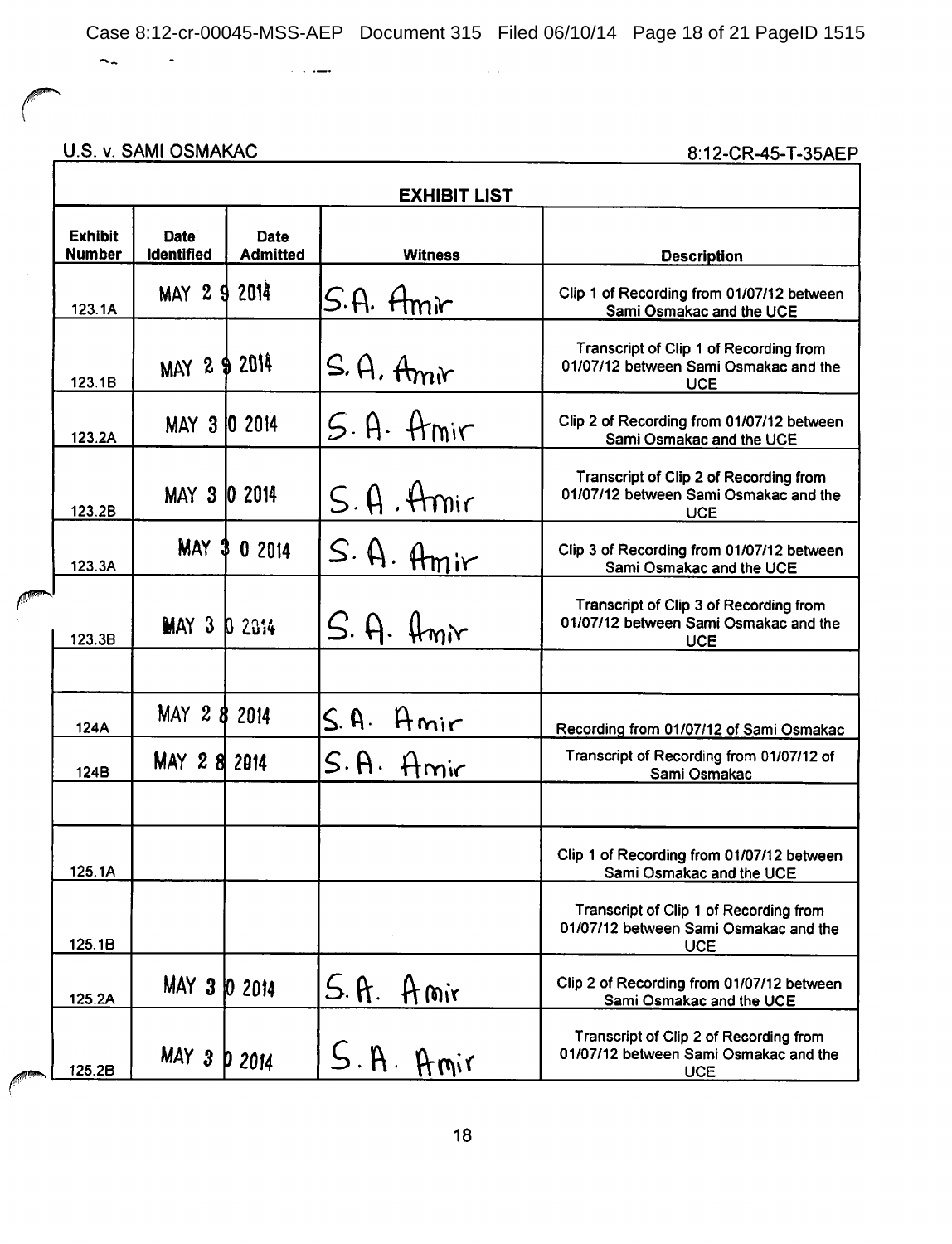and the community were a model of the second second the second second the second second second second second second second second second second second second second second second second second second second second second s

 $\cdots$  at  $m \cdots$   $\cdots$   $\cdots$  $\sim$ 

U.S. v. SAMI OSMAKAC

a ke ji waa ka

|                                 | <b>EXHIBIT LIST</b>       |                                |                |                                                                                                             |  |  |
|---------------------------------|---------------------------|--------------------------------|----------------|-------------------------------------------------------------------------------------------------------------|--|--|
| <b>Exhibit</b><br><b>Number</b> | Date<br><b>Identified</b> | <b>Date</b><br><b>Admitted</b> | <b>Witness</b> | <b>Description</b>                                                                                          |  |  |
| 125.3A                          | MAY 3 0 2014              |                                | $5-A.$ Amir    | Clip 3 of Recording from 01/07/12 between<br>Sami Osmakac and the UCE                                       |  |  |
| 125.3B                          |                           | MAY 3 0 2014                   | S.A. Amir      | Transcript of Clip 3 of Recording from<br>01/07/12 between Sami Osmakac and the<br><b>UCE</b>               |  |  |
|                                 |                           |                                |                |                                                                                                             |  |  |
| 126.1A                          |                           |                                |                | Clip 1 of Recording from 01/07/12 between<br>Sami Osmakac and the UCE                                       |  |  |
| 126.2A                          |                           |                                |                | Clip 2 of Recording from 01/07/12 between<br>Sami Osmakac and the UCE                                       |  |  |
| 126.3                           | MAY 3 0 2014              |                                | S. A.<br>Hmir  | Clip 3 of Recording from 01/07/12 between<br>Sami Osmakac and the UCE                                       |  |  |
| 126.4                           | MAY <sub>3</sub>          | 2014                           | S.M.<br>Hmir   | Clip 4 of Recording from 01/07/12 between<br>Sami Osmakac and the UCE                                       |  |  |
|                                 |                           |                                |                |                                                                                                             |  |  |
|                                 |                           |                                |                |                                                                                                             |  |  |
|                                 |                           |                                |                |                                                                                                             |  |  |
| 160A                            | <b>JUN</b>                | 1042014                        | Kohlmûnn       | Excerpt of Winter 2010 Issue of Inspire                                                                     |  |  |
| 160B                            | <b>JUN</b>                | 04 2014                        |                | Excerpt of Fall 2010 Issue of Inspire                                                                       |  |  |
| 161A                            |                           |                                |                | Telephone Call from 01/18/11 between Sami<br><b>Osmakac and Russell Dennison</b>                            |  |  |
| 161B                            |                           |                                |                | Transcript of Telephone Call from 01/18/11<br>between Sami Osmakac and Russell<br>Dennison                  |  |  |
| 161.1A                          | JUN                       | 4 2014                         |                | Clip 1 of Telephone Call from 01/18/11<br>between Sami Osmakac and Russell<br>Dennison                      |  |  |
| 161.1B                          | JUNI                      | 04 2011                        |                | Transcript of Clip 1 of Telephone Call from<br>01/18/11 between Sami Osmakac and<br><b>Russell Dennison</b> |  |  |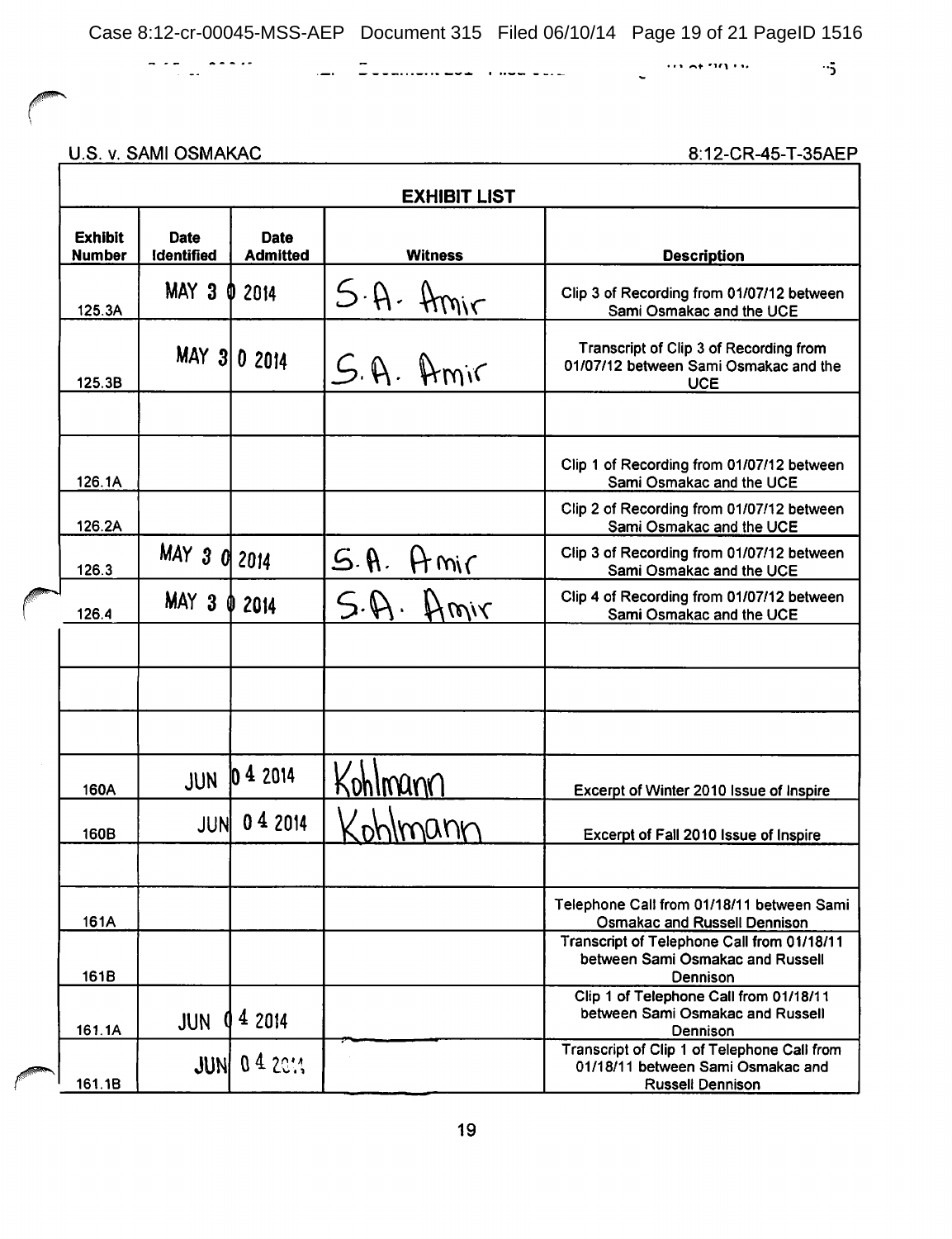$\omega$  in

U.S. v. SAMI OSMAKAC

Г

|                                 | <b>EXHIBIT LIST</b>       |                         |                |                                                                                                                                                                    |
|---------------------------------|---------------------------|-------------------------|----------------|--------------------------------------------------------------------------------------------------------------------------------------------------------------------|
| <b>Exhibit</b><br><b>Number</b> | Date<br><b>Identified</b> | Date<br><b>Admitted</b> | <b>Witness</b> | <b>Description</b>                                                                                                                                                 |
| 162A                            |                           |                         |                | Telephone Call from 01/19/11 between Sami<br><b>Osmakac and Russell Dennison</b><br>Transcript of Telephone Call from 01/19/11<br>between Sami Osmakac and Russell |
| 162B<br>162.1A                  | JUN 0 1 ZU14              |                         |                | Dennison<br>Clip 1 of Telephone Call from 01/19/11<br>between Sami Osmakac and Russell<br>Dennison                                                                 |
| 162.1B                          | <b>JUN 0 4 2014</b>       |                         |                | Transcript of Clip 1 of Telephone Call from<br>01/19/11 between Sami Osmakac and<br><b>Russell Dennison</b>                                                        |
| 163A                            |                           |                         |                | Telephone Call from 12/15/10 between Sami<br><b>Osmakac and Russell Dennison</b>                                                                                   |
| 163B                            |                           |                         |                | Transcript of Telephone Call from 12/15/10<br>between Sami Osmakac and Russell<br>Dennison                                                                         |
| 163.1A                          | <b>JUN 0 4 2014</b>       |                         |                | Clip 1 of Telephone Call from 12/15/10<br>between Sami Osmakac and Russell<br>Dennison                                                                             |
| 163.1B                          | <b>JUN 0 4 2014</b>       |                         |                | Transcript of Clip 1 of Telephone Call from<br>12/15/10 between Sami Osmakac and<br><b>Russell Dennison</b>                                                        |
| 164                             |                           |                         |                | <b>Wireless CALEA Intercepts (Demonstrative</b><br>Exhibit)                                                                                                        |
| 170                             |                           |                         |                | Overhear Transcript from 12/22/2011 (full)                                                                                                                         |
| 171                             |                           |                         |                | Overhear Transcript from 12/22/2011 (three<br>additional sessions requested by Court)                                                                              |
| 172                             |                           |                         |                | Overhear Transcript from 12/22/2011<br>(version provided on 05/27/2014)                                                                                            |